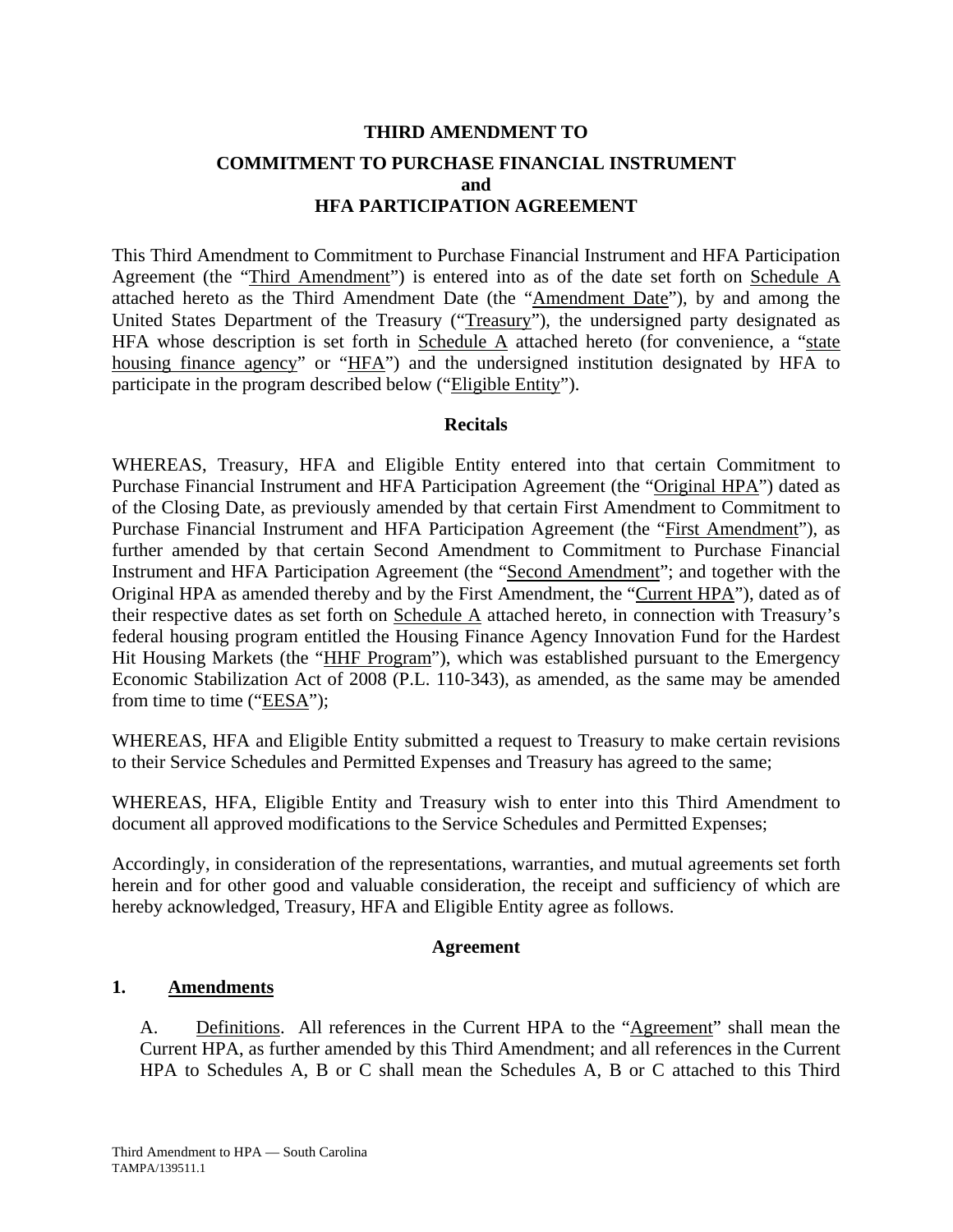Amendment. All references herein to the "HPA" shall mean the Current HPA, as further amended by this Third Amendment.

B. Schedule A. Schedule A attached to the Current HPA is hereby deleted in its entirety and replaced with Schedule A attached to this Third Amendment.

C. Schedule B. Schedule B attached to the Current HPA is hereby deleted in its entirety and replaced with Schedule B attached to this Third Amendment.

D. Schedule C. Schedule C attached to the Current HPA is hereby deleted in its entirety and replaced with Schedule C attached to this Third Amendment.

## **2. Representations, Warranties and Covenants**

A. HFA and Eligible Entity. HFA and Eligible Entity, each for itself, make the following representations, warranties and covenants to Treasury and the truth and accuracy of such representations and warranties and compliance with and performance of such covenants are continuing obligations of HFA and Eligible Entity, each as to itself. In the event that any of the representations or warranties made herein cease to be true and correct or HFA or Eligible Entity breaches any of its covenants made herein, HFA or Eligible Entity, as the case may be, agrees to notify Treasury immediately and the same shall constitute an Event of Default under the HPA.

(1) HFA and Eligible Entity each hereby certifies, represents and warrants as of the date hereof that each of the representations and warranties of HFA or Eligible Entity, as applicable, contained in the HPA are true, correct, accurate and complete in all material respects as of the date hereof. All covenants of HFA or Eligible Entity, as applicable, contained in the HPA shall remain in full force and effect and neither HFA, nor Eligible Entity is in breach of any such covenant.

(2) Eligible Entity has the full corporate power and authority to enter into, execute, and deliver this Third Amendment and any other closing documentation delivered to Treasury in connection with this Third Amendment, and to perform its obligations hereunder and thereunder.

(3) HFA has the full legal power and authority to enter into, execute, and deliver this Third Amendment and any other closing documentation delivered to Treasury in connection with this Third Amendment, and to perform its obligations hereunder and thereunder.

## **3. Miscellaneous**

A. The recitals set forth at the beginning of this Third Amendment are true and accurate and are incorporated herein by this reference.

B. Capitalized terms used but not defined herein shall have the meanings ascribed to them in the HPA.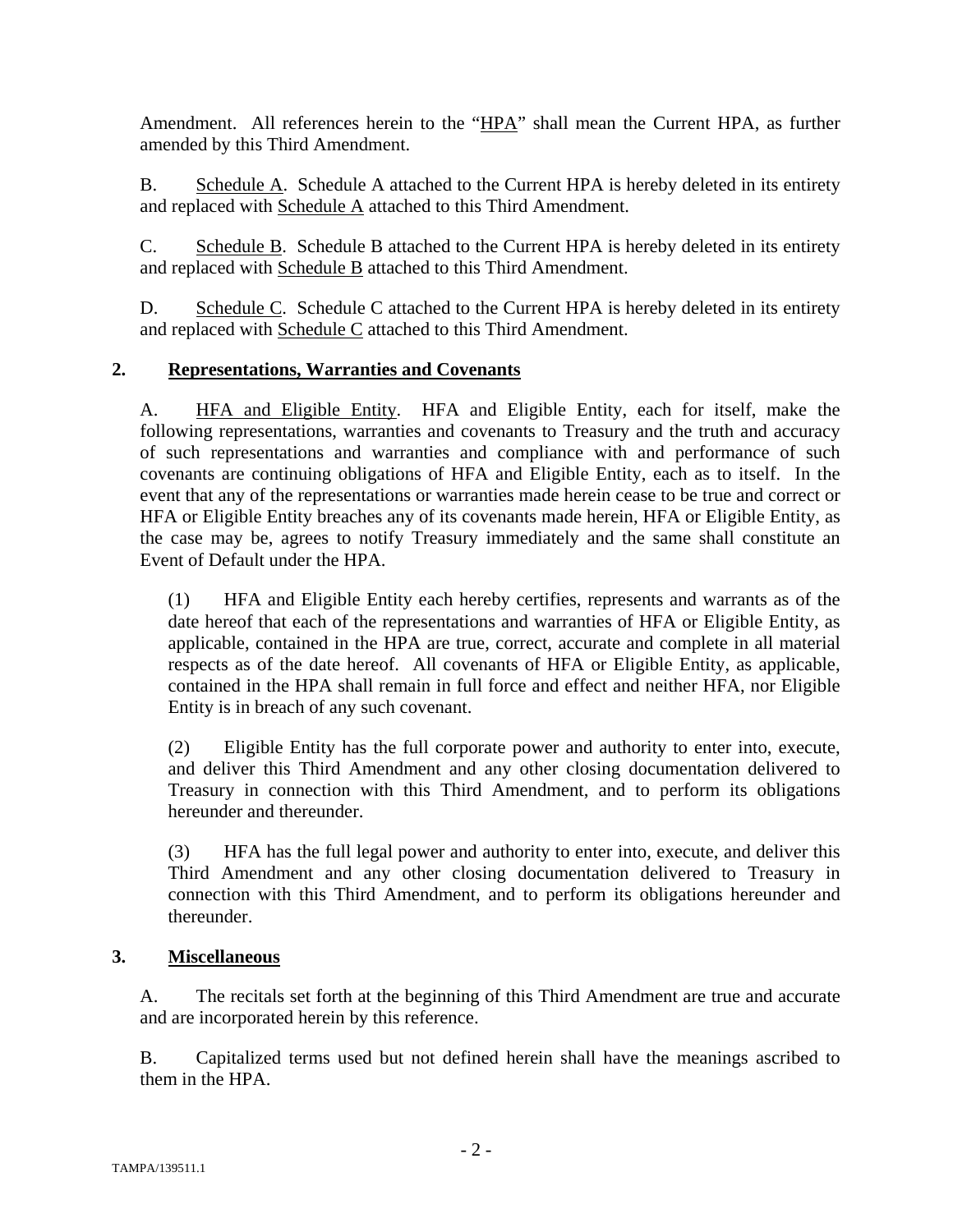C. Any provision of the HPA that is determined to be prohibited or unenforceable in any jurisdiction shall, as to such jurisdiction, be ineffective to the extent of such prohibition or unenforceability without invalidating the remaining provisions of the HPA, and no such prohibition or unenforceability in any jurisdiction shall invalidate such provision in any other jurisdiction.

D. This Third Amendment may be executed in two or more counterparts (and by different parties on separate counterparts), each of which shall be deemed an original, but all of which together shall constitute one and the same instrument. Facsimile or electronic copies of this Third Amendment shall be treated as originals for all purposes.

### [SIGNATURE PAGE FOLLOWS; REMAINDER OF PAGE INTENTIONALLY LEFT BLANK]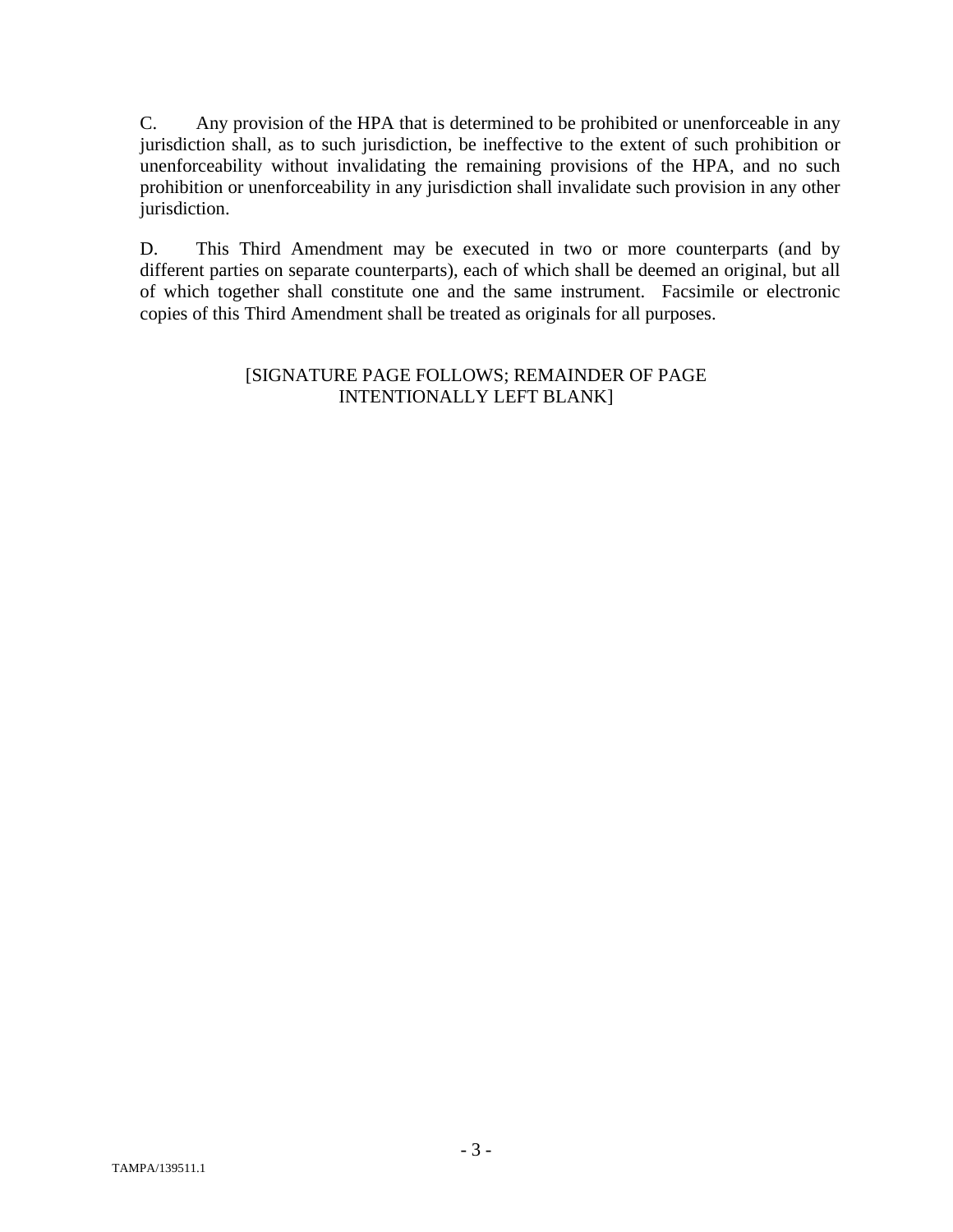**In Witness Whereof**, HFA, Eligible Entity and Treasury by their duly authorized officials hereby execute and deliver this Third Amendment to Commitment to Purchase Financial Instrument and HFA Participation Agreement as of the Amendment Date.

#### **HFA**: **TREASURY**:

SOUTH CAROLINA STATE HOUSING FINANCE AND DEVELOPMENT **AUTHORITY** 

UNITED STATES DEPARTMENT OF THE **TREASURY** 

By: /s/ Valarie M. Williams By: Name: Valarie M. Williams Name: Timothy G. Massad

Title: Executive Director Title: Acting Assistant Secretary for Financial Stability

#### **ELIGIBLE ENTITY**:

SC HOUSING CORP.

By: /s/ Valarie M. Williams Name: Valarie M. Williams Title: Executive Director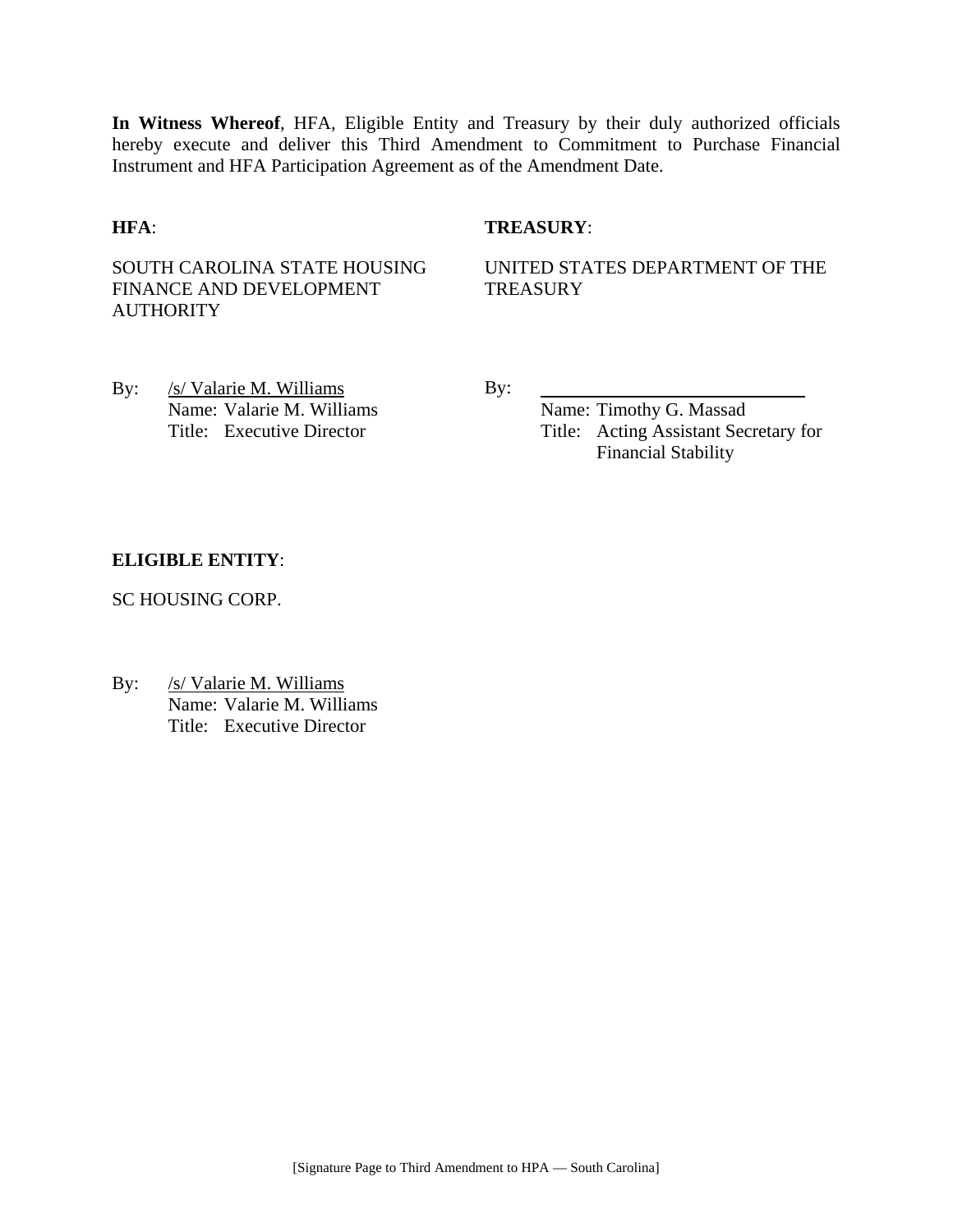In Witness Whereof, HFA, Eligible Entity and Treasury by their duly authorized officials hereby execute and deliver this Third Amendment to Commitment to Purchase Financial Instrument and HFA Participation Agreement as of the Amendment Date.

### HFA:

By:

#### TREASURY:

SOUTH CAROLINA STATE HOUSING FINANCE AND DEVELOPMENT **AUTHORITY** 

UNITED STATES DEPARTMENT OF THE **TREASURY** 

By:

Name: Timothy G. Massad Title: Acting Assistant Secretary for Financial Stability

#### **ELIGIBLE ENTITY:**

Name: Title:

**SC HOUSING CORP** 

By:

Name: Title: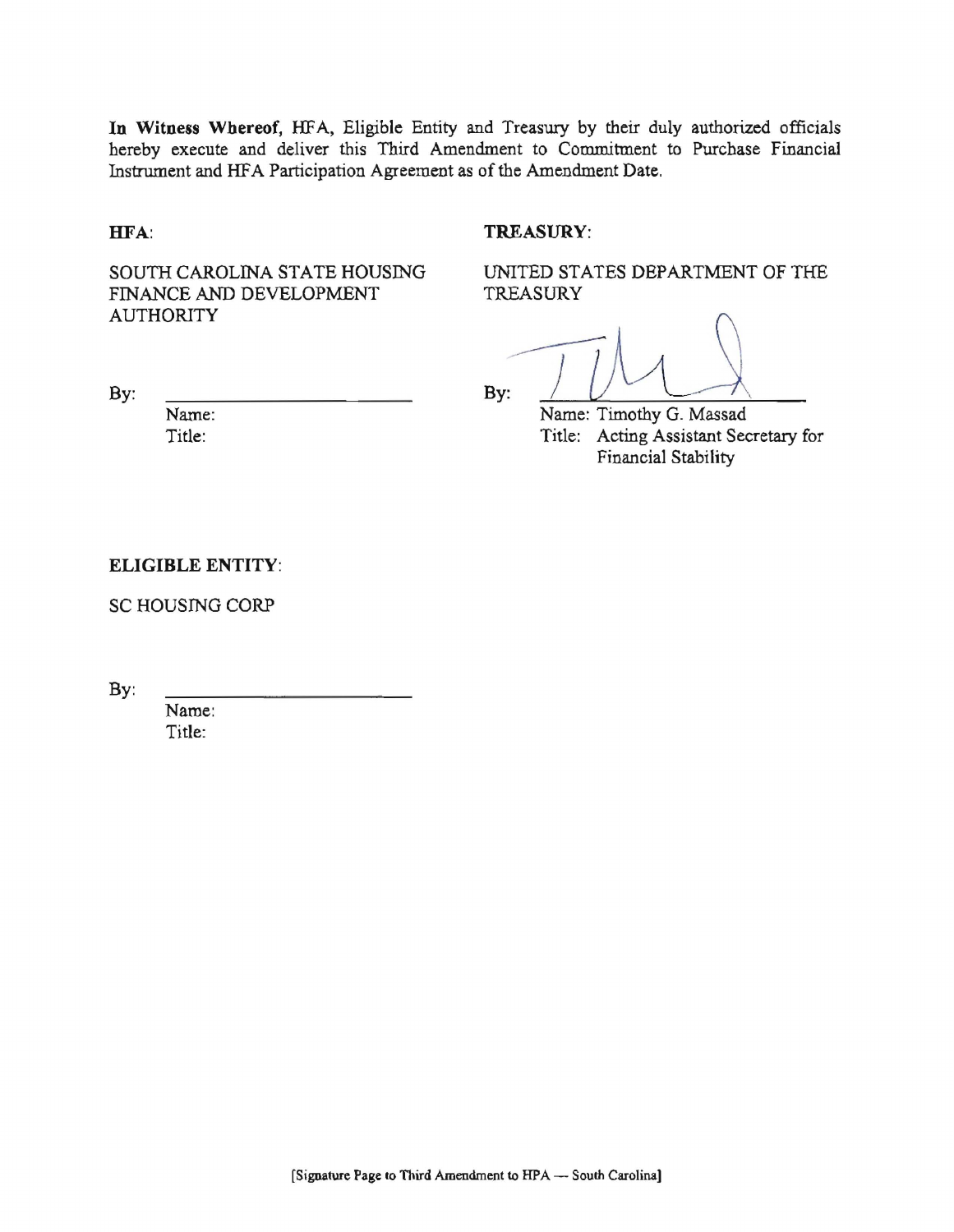# **EXHIBITS AND SCHEDULES**

Schedule A Basic Information<br>Schedule B Service Schedules

Schedule B Service Schedules<br>Schedule C Permitted Expenses

Permitted Expenses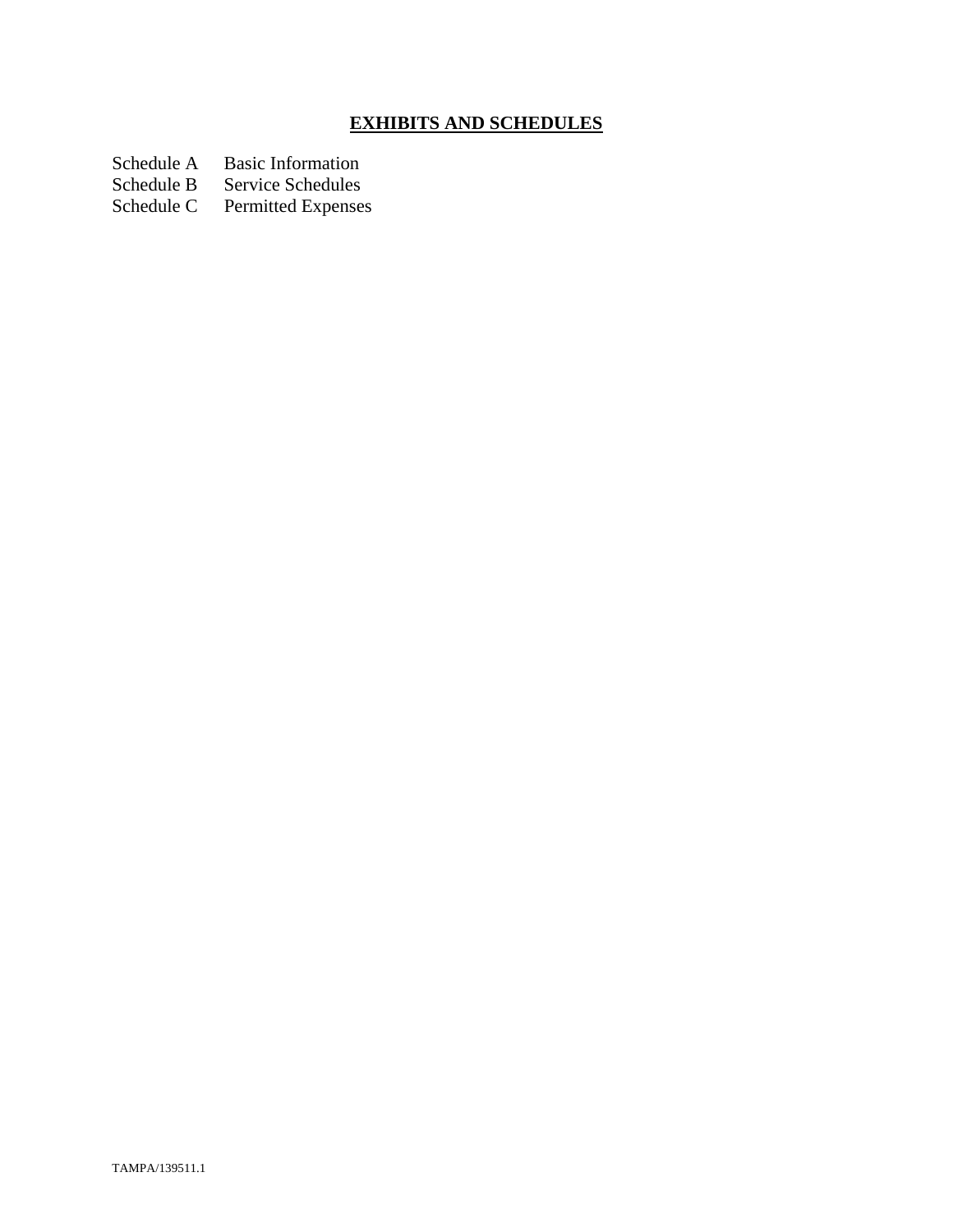## **SCHEDULE A**

## **BASIC INFORMATION**

Eligible Entity Information:<br>Name of the Eligible Entity:

Corporate or other organizational form: Nonprofit corporation

Jurisdiction of organization: South Carolina

Notice Information:

SC Housing Corp. ("SCHC")

| <b>HFA</b> Information: |                                                                                       |
|-------------------------|---------------------------------------------------------------------------------------|
| Name of HFA:            | South Carolina State Housing Finance and<br>Development Authority                     |
| Organizational form:    | a public body, corporate and politic under<br>the laws of the State of South Carolina |
| Date of Application:    | June 1, 2010                                                                          |
| Date of Action Plan:    | September 1, 2010                                                                     |
| Notice Information:     |                                                                                       |

| <b>Program Participation Cap:</b>                                        | \$295,431,547.00 |
|--------------------------------------------------------------------------|------------------|
| Portion of Program Participation Cap<br>Representing Original HHF Funds: | \$138,000,000.00 |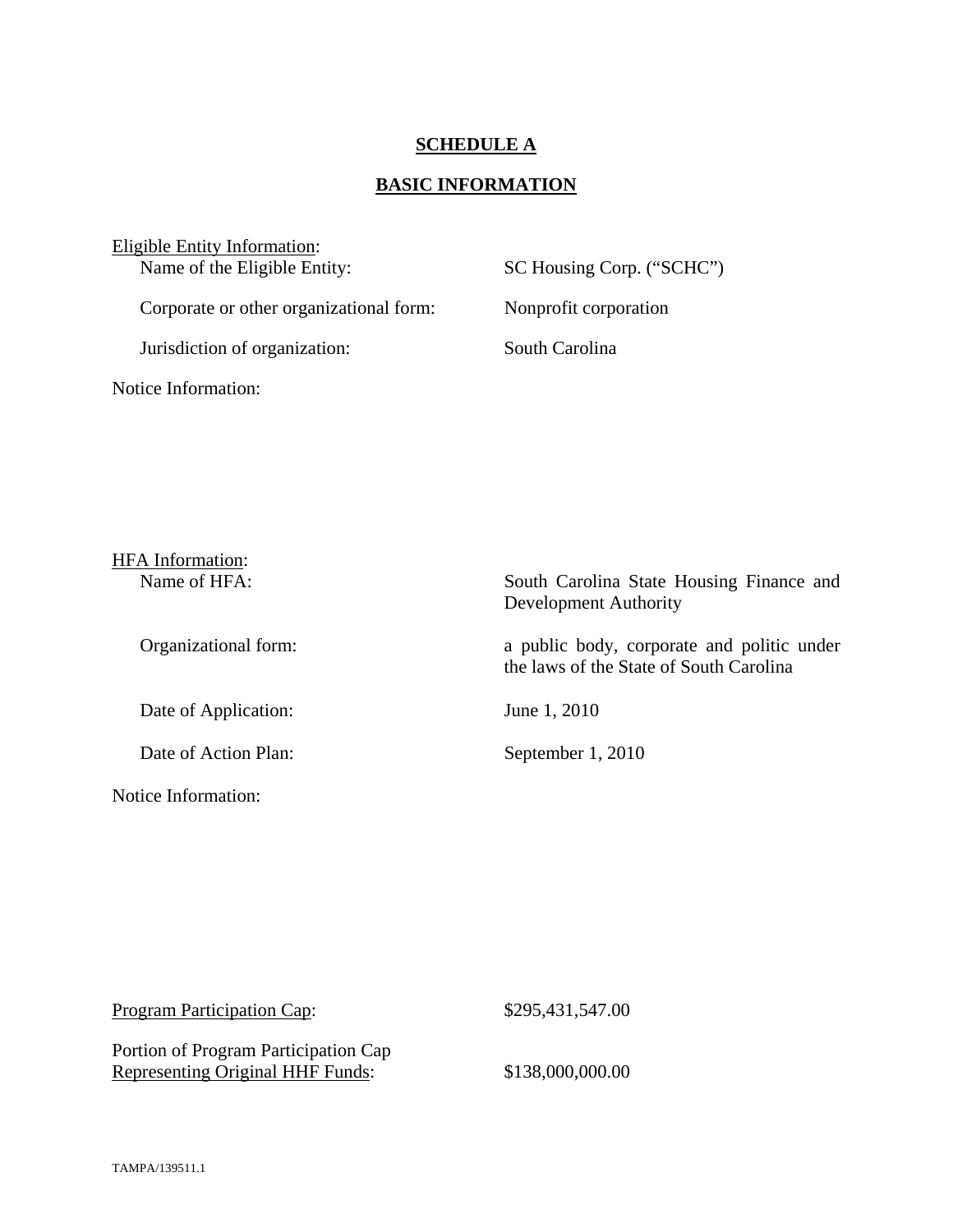| Portion of Program Participation Cap                   |                                                                                                                                                        |
|--------------------------------------------------------|--------------------------------------------------------------------------------------------------------------------------------------------------------|
| Representing Unemployment HHF Funds:                   | \$58,772,347.00                                                                                                                                        |
| Permitted Expenses:                                    | \$54,005,984.00                                                                                                                                        |
| <b>Closing Date:</b>                                   | August 3, 2010                                                                                                                                         |
| <b>First Amendment Date:</b>                           | September 23, 2010                                                                                                                                     |
| <b>Second Amendment Date:</b>                          | September 29, 2010                                                                                                                                     |
| Third Amendment Date:                                  | December 16, 2010                                                                                                                                      |
| <b>Eligible Entity Depository Account Information:</b> | See account information set forth in the<br>Depository Account Control Agreement<br>between Treasury and Eligible Entity<br>regarding the HHF Program. |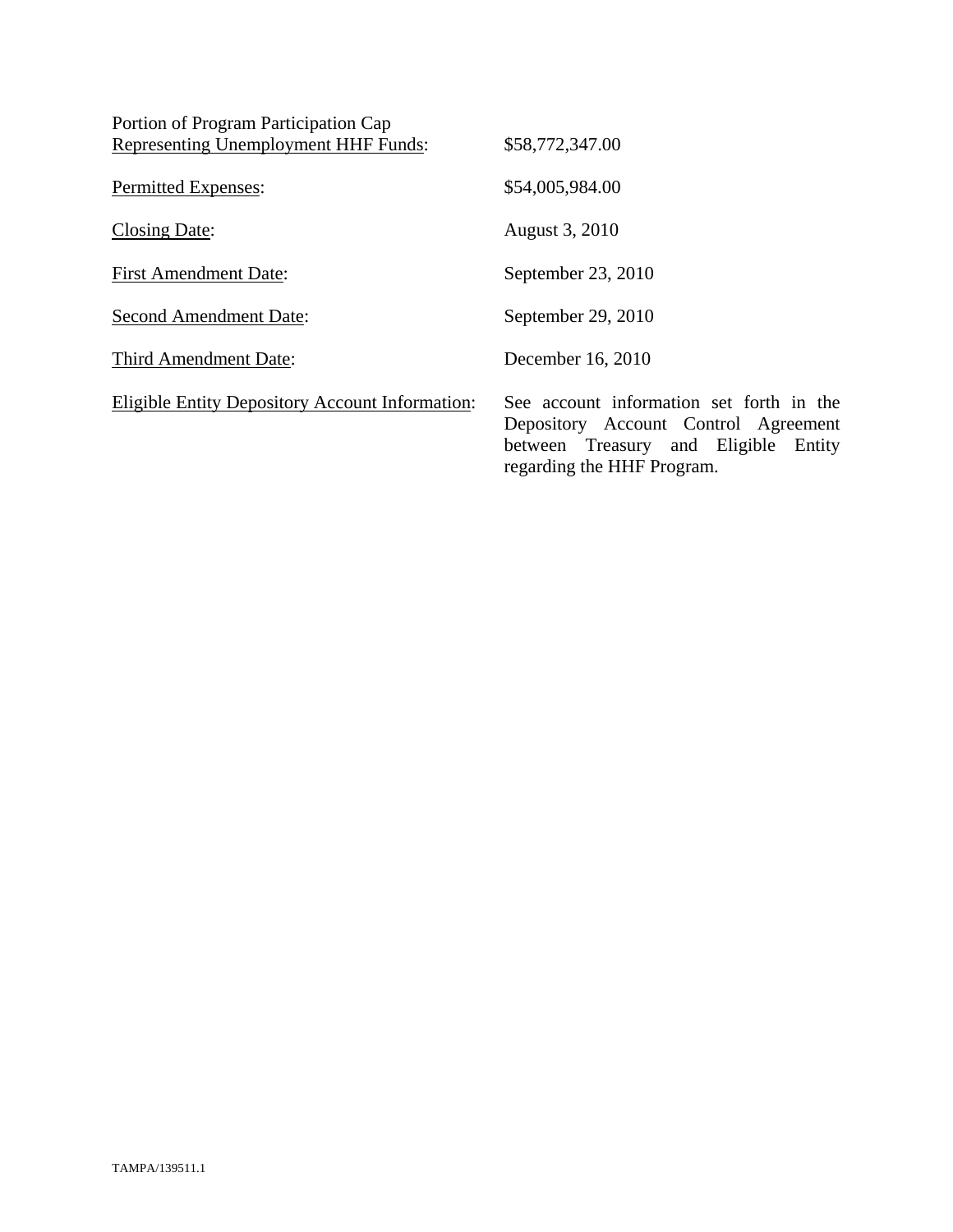#### **SCHEDULE B**

## **SERVICE SCHEDULES**

The Service Schedules attached as Schedule B to the Current HPA are hereby deleted in their entirety and replaced with the attached Service Schedules (numbered sequentially as Service Schedule B-1, Service Schedule B-2, et. seq.), which collectively comprise Schedule B to the HPA.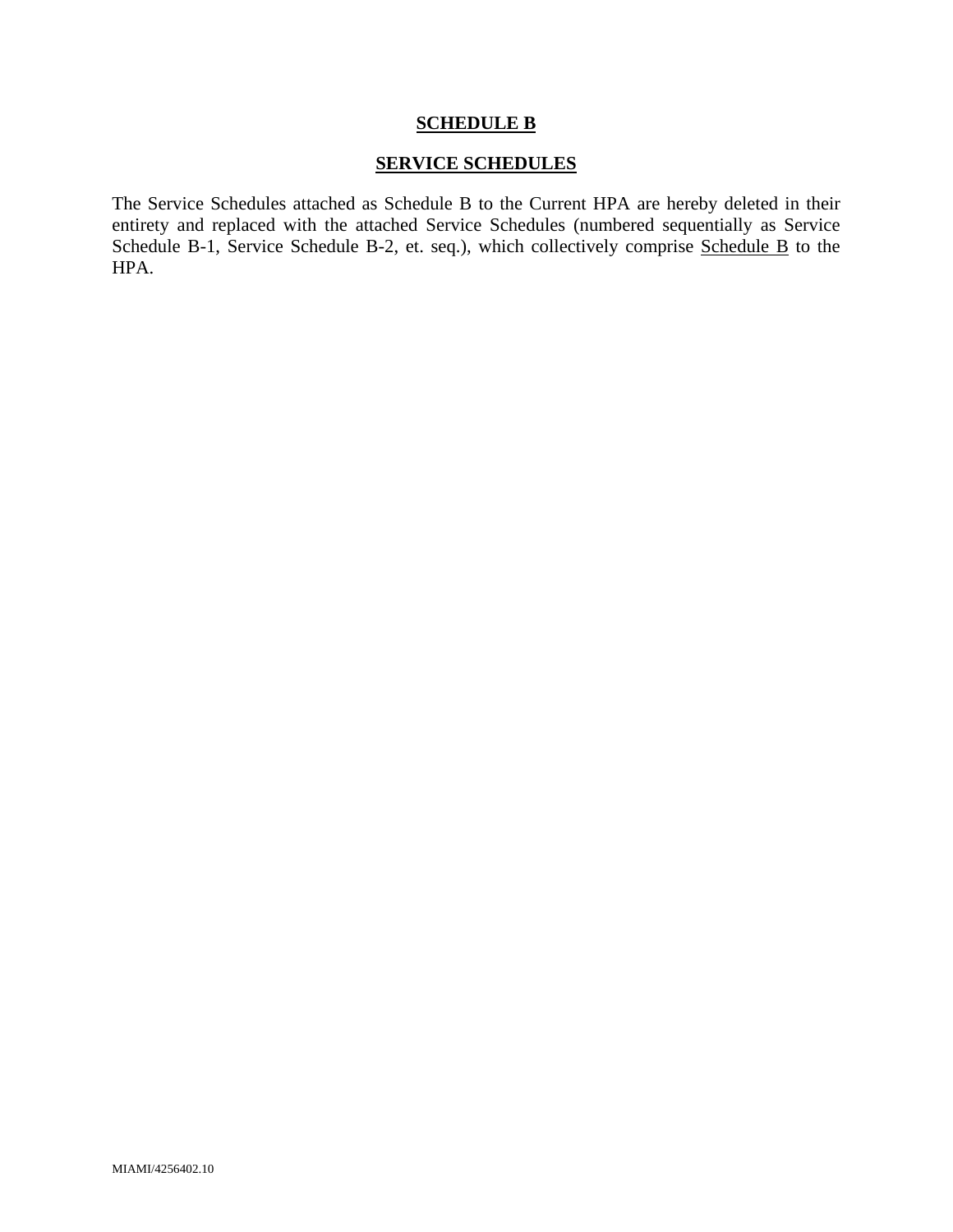## **SC State Housing Finance and Development Authority Monthly Payment Assistance Program Summary Guidelines**

| 1. | <b>Program Overview</b>                                                               | The Monthly Payment Assistance Program will assist eligible<br>borrowers by making their full monthly mortgage payments for a<br>period of time. The terms and length of assistance will vary<br>based on the unemployment rate for the county in which the<br>property is located, and will be reviewed periodically during the<br>assistance period.<br>Assistance under this Program will be capped at 24 months and<br>\$36,000 per household, depending on county unemployment.<br>(See Section 3 for more information.)                                                                                                                       |
|----|---------------------------------------------------------------------------------------|-----------------------------------------------------------------------------------------------------------------------------------------------------------------------------------------------------------------------------------------------------------------------------------------------------------------------------------------------------------------------------------------------------------------------------------------------------------------------------------------------------------------------------------------------------------------------------------------------------------------------------------------------------|
| 2. | <b>Program Goals</b>                                                                  | To bridge eligible borrowers across a gap in employment, or<br>other short-term reduction in income, and allow them to stay<br>current on their mortgages.                                                                                                                                                                                                                                                                                                                                                                                                                                                                                          |
| 3. | <b>Target Population/</b><br><b>Areas</b>                                             | This Program will be available in all 46 counties in South<br>Carolina, and is intended to assist borrowers with a short-term<br>affordability problem.<br>Additional assistance will be available to eligible homeowners<br>living in targeted or "hardest hit" counties, those with<br>unemployment rates greater than or equal to 12%. Such<br>employment rate will be evaluated from time to time and may be<br>adjusted due to changing economic conditions.                                                                                                                                                                                   |
| 4. | <b>Program Allocation</b><br>(Excluding<br><b>Administrative</b><br><b>Expenses</b> ) | \$157,305,000.00                                                                                                                                                                                                                                                                                                                                                                                                                                                                                                                                                                                                                                    |
| 5. | <b>Borrower Eligibility</b><br><b>Criteria</b>                                        | An eligible borrower must be a "Responsible Borrower." A<br>"Responsible Borrower" is a borrower who is facing possible<br>foreclosure due to circumstances beyond his/her control, i.e.<br>underemployment, unemployment, death of a spouse, catastrophic<br>medical expenses, and/or divorce, in addition to satisfying certain<br>criteria.<br>Other specific criteria:<br>Borrower must be unemployed and receiving<br>unemployment insurance ("UI") payments as administered<br>by the State of South Carolina.<br>Payment to Income ratio must exceed 38%, including UI<br>payments.<br>Borrower must provide a financial hardship affidavit. |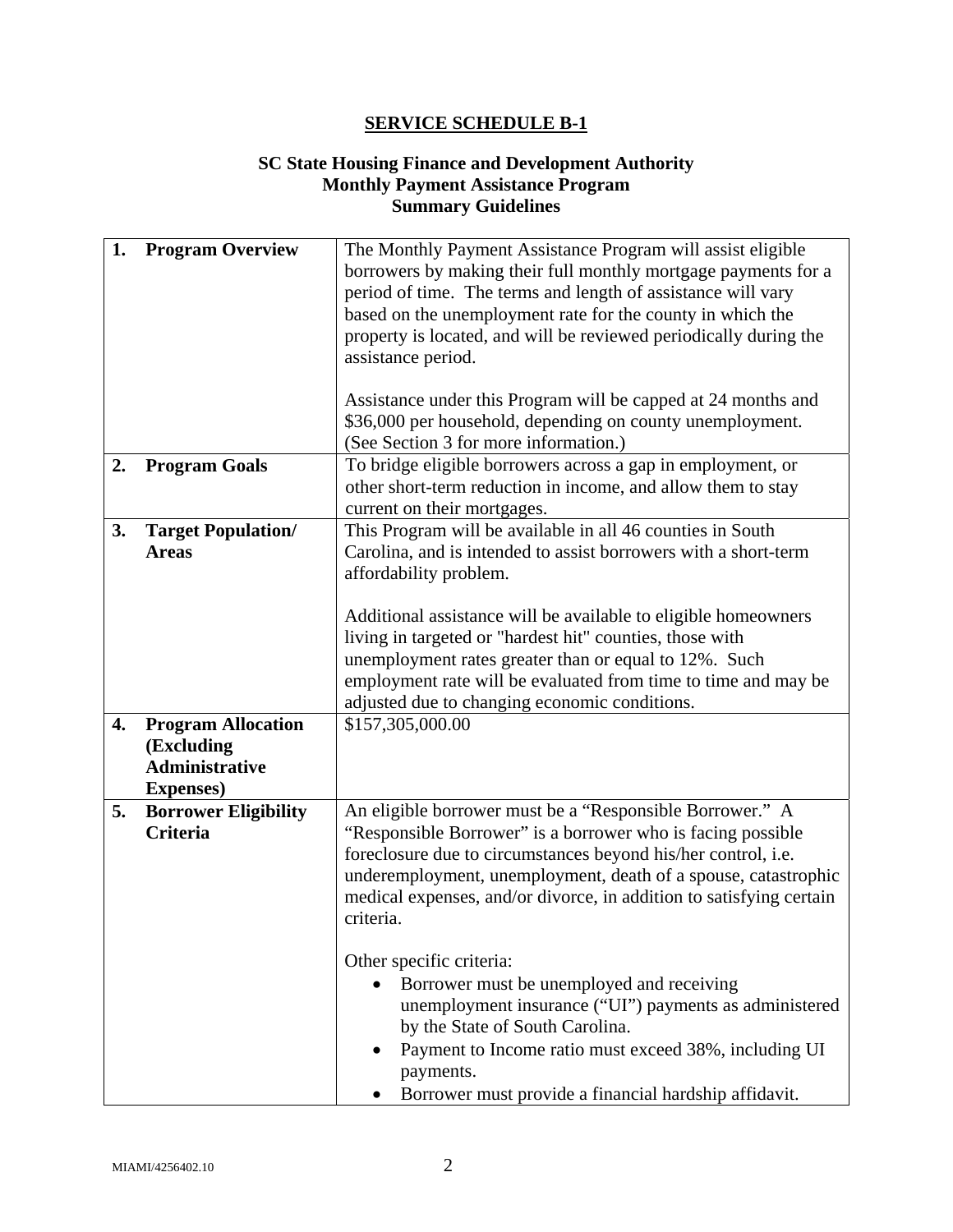|    |                                                               | Mortgage can be no more than 90 days delinquent.<br>$\bullet$<br>Mortgage must have been current for 12 months preceding<br>unemployment with no more than two 30-day late<br>occurrences.<br>Borrower must demonstrate continued efforts to become                                                                                                                                                                                                    |  |
|----|---------------------------------------------------------------|--------------------------------------------------------------------------------------------------------------------------------------------------------------------------------------------------------------------------------------------------------------------------------------------------------------------------------------------------------------------------------------------------------------------------------------------------------|--|
|    |                                                               | re-employed.<br>All final eligibility determinations will be made by SCHC.<br>Funds will be available on a first-come first served basis.                                                                                                                                                                                                                                                                                                              |  |
| 6. | <b>Property/Loan</b><br><b>Eligibility Criteria</b>           | Eligible loans must be fixed term, fully amortizing, and<br>$\bullet$<br>the original loan amount must be within GSE limits.<br>Eligible properties must be owner-occupied primary<br>residence located in South Carolina.                                                                                                                                                                                                                             |  |
| 7. | <b>Program Exclusions</b>                                     | Borrowers already under a non-South Carolina HFA Hardest-<br>$\bullet$<br>Hit Fund program will be ineligible to participate.<br>A borrower facing foreclosure due self-inflicted financial<br>hardship and/or poor debt management, stripping the equity<br>from their home for non-essential purposes, or overall<br>mismanagement of their personal budget.                                                                                         |  |
| 8. | <b>Structure of</b><br><b>Assistance</b>                      | Assistance under this Program will be provided in the form of a<br>nonrecourse zero-percent interest, non-amortizing, forgivable<br>loan secured by a subordinate lien on the subject property. The<br>loan will be forgiven over a five (5) year period at a rate of 20%<br>per year. If property is sold or refinanced prior to the loan<br>termination date, funds will be recovered should sufficient equity<br>be available from the transaction. |  |
|    |                                                               | Any loan payoff proceeds will be recycled for use within the<br>Program and used to provide assistance to additional homeowners<br>until December 31, 2017, at which time any proceeds shall be<br>returned to Treasury.                                                                                                                                                                                                                               |  |
| 9. | <b>Per Household</b><br><b>Assistance</b>                     | Assistance under this Program will be capped at \$36,000 per<br>household for targeted counties (as described in Section 3), and<br>\$18,000 per household for all other counties.<br>Expected Median: \$15,000                                                                                                                                                                                                                                        |  |
|    | 10. Duration of Assistance                                    | Assistance under this Program will be capped at 24 months for<br>targeted counties (as described in Section 3), and 12 months for<br>all other counties.                                                                                                                                                                                                                                                                                               |  |
|    | 11. Estimated Number of<br>Participating<br><b>Households</b> | It is expected that that $8,500 - 13,000$ families will be assisted<br>under this Program.                                                                                                                                                                                                                                                                                                                                                             |  |
|    | 12. Program Inception/<br><b>Duration</b>                     | This Program will be available statewide within 90 days of<br>execution of the Participation Agreement. It is expected that it<br>will run for 60 months.                                                                                                                                                                                                                                                                                              |  |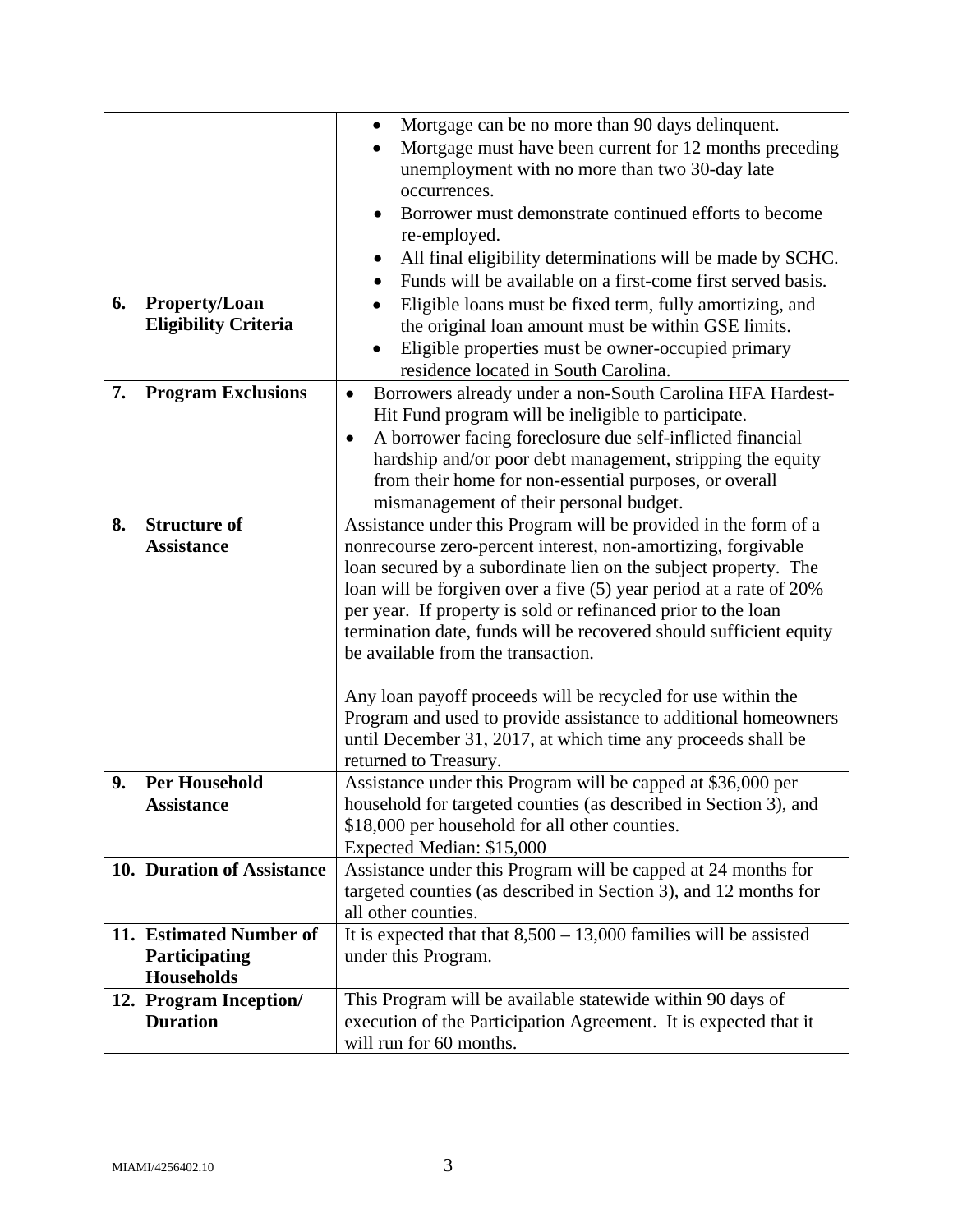| 13. Program Interactions                                         | This Program will interact with:                                                                                                                                                                                                                                                                                                                                                                                                                                                                                                                                                                                                                                                                                                                                                                                                                                                                                                                           |  |
|------------------------------------------------------------------|------------------------------------------------------------------------------------------------------------------------------------------------------------------------------------------------------------------------------------------------------------------------------------------------------------------------------------------------------------------------------------------------------------------------------------------------------------------------------------------------------------------------------------------------------------------------------------------------------------------------------------------------------------------------------------------------------------------------------------------------------------------------------------------------------------------------------------------------------------------------------------------------------------------------------------------------------------|--|
| with Other Programs<br>(e.g. other HFA<br>programs)              | Direct Loan Assistance Program - Households that are<br>delinquent at the time monthly assistance begins may<br>be eligible for direct assistance to help with any<br>capitalized arrearage that exists.                                                                                                                                                                                                                                                                                                                                                                                                                                                                                                                                                                                                                                                                                                                                                   |  |
|                                                                  | HAMP Assistance Program - Households<br>$\bullet$<br>successfully coming out of the Program may be<br>eligible for HAMP Assistance to obtain a permanent<br>modification.<br>Property Disposition Assistance Program -<br>Households that are not self-supporting after<br>exhausting allowable funding under this Program may<br>be eligible for the Property Disposition Assistance<br>Program.                                                                                                                                                                                                                                                                                                                                                                                                                                                                                                                                                          |  |
| 14. Program Interactions<br>with HAMP                            | The Program will effectively "hand off" the borrower to HAMP<br>once the borrower is reemployed, if required. Households<br>successfully coming out of the Program may be eligible for<br>HAMP assistance to obtain a permanent modification.<br>The funds from this Program would be utilized prior to UP.<br>Implementing the Program in this order is most beneficial to the<br>borrower and the investor since payments would continue to be<br>made instead of capitalized and no late charges or adverse credit<br>report would occur. Should the borrower still be unemployed after<br>the assistance from this Program ends, they may be eligible to roll<br>into UP.<br>Beneficiaries who participated in UP prior to making application<br>to SC HELP would be eligible to participate in this Program.<br>It is also expected that this Program may act as a front-end<br>extension of existing forbearance with deed-in-lieu wrap<br>programs. |  |
| 15. Program Leverage<br>with Other Financial<br><b>Resources</b> | None.                                                                                                                                                                                                                                                                                                                                                                                                                                                                                                                                                                                                                                                                                                                                                                                                                                                                                                                                                      |  |
| 16. Qualify as an<br>Unemployment<br>Program                     | $\overline{\mathsf{Y}}$ Yes<br>$\square$ No                                                                                                                                                                                                                                                                                                                                                                                                                                                                                                                                                                                                                                                                                                                                                                                                                                                                                                                |  |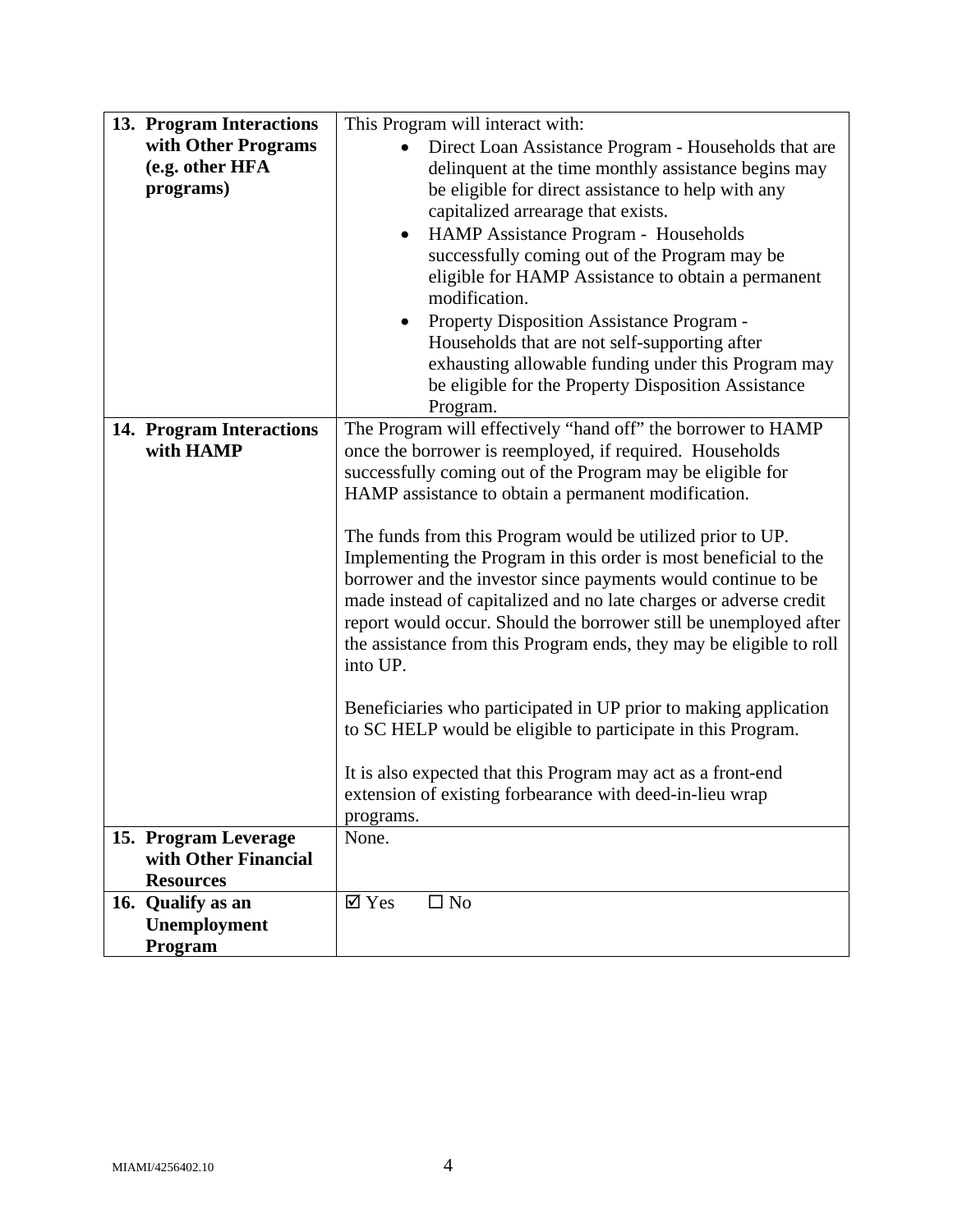## **SC State Housing Finance and Development Authority Direct Loan Assistance Program Summary Guidelines**

| 1. | <b>Program Overview</b>     | In some cases borrowers may have fallen behind on their             |  |
|----|-----------------------------|---------------------------------------------------------------------|--|
|    |                             | mortgage payments, but have since regained the ability to make      |  |
|    |                             | the full payment. However, there may still be an accrued            |  |
|    |                             | arrearage owed to the lender which, until paid, places a hardship   |  |
|    |                             | on the borrower due to a continued accumulation of late fees and    |  |
|    |                             | other charges. Under the Direct Loan Assistance Program,            |  |
|    |                             | funding will be provided to bring such loans current. Funds may     |  |
|    |                             | also be made available for principal reductions in order ensure     |  |
|    |                             | long-term affordability.                                            |  |
|    |                             |                                                                     |  |
|    |                             | The terms of assistance will vary based on the unemployment rate    |  |
|    |                             | for the county in which the property is located, and will be        |  |
|    |                             | reviewed periodically during the assistance period.                 |  |
|    |                             |                                                                     |  |
|    |                             | Assistance under this Program will be capped at \$10,000 per        |  |
|    |                             | household, depending on county unemployment (See Section 3)         |  |
|    |                             | for more detail.)                                                   |  |
|    |                             |                                                                     |  |
|    |                             | Program is a one-time payment per borrower household.               |  |
| 2. | <b>Program Goals</b>        | To help borrowers become current on their mortgage following a      |  |
|    |                             | brief interruption or reduction in income and to ensure long-term   |  |
|    |                             | affordability.                                                      |  |
| 3. | <b>Target Population/</b>   | This Program will be available in all 46 counties in South          |  |
|    | <b>Areas</b>                | Carolina.                                                           |  |
|    |                             |                                                                     |  |
|    |                             | Additional assistance will be available to eligible homeowners      |  |
|    |                             | living in targeted or "hardest hit" counties, those with            |  |
|    |                             | unemployment rates greater than or equal to 12%. Such               |  |
|    |                             | employment rate will be evaluated from time to time and may be      |  |
|    |                             | adjusted due to changing economic conditions.                       |  |
| 4. | <b>Program Allocation</b>   | \$49,980,000.00                                                     |  |
|    | (Excluding                  |                                                                     |  |
|    | <b>Administrative</b>       |                                                                     |  |
|    | <b>Expenses</b> )           |                                                                     |  |
| 5. | <b>Borrower Eligibility</b> | An eligible borrower must be a "Responsible Borrower."<br>A         |  |
|    | <b>Criteria</b>             | "Responsible Borrower" is a borrower who is facing possible         |  |
|    |                             | foreclosure due to circumstances beyond his/her control, i.e.       |  |
|    |                             | underemployment, unemployment, death of a spouse, catastrophic      |  |
|    |                             | medical expenses, and/or divorce, in addition to satisfying certain |  |
|    |                             | criteria.                                                           |  |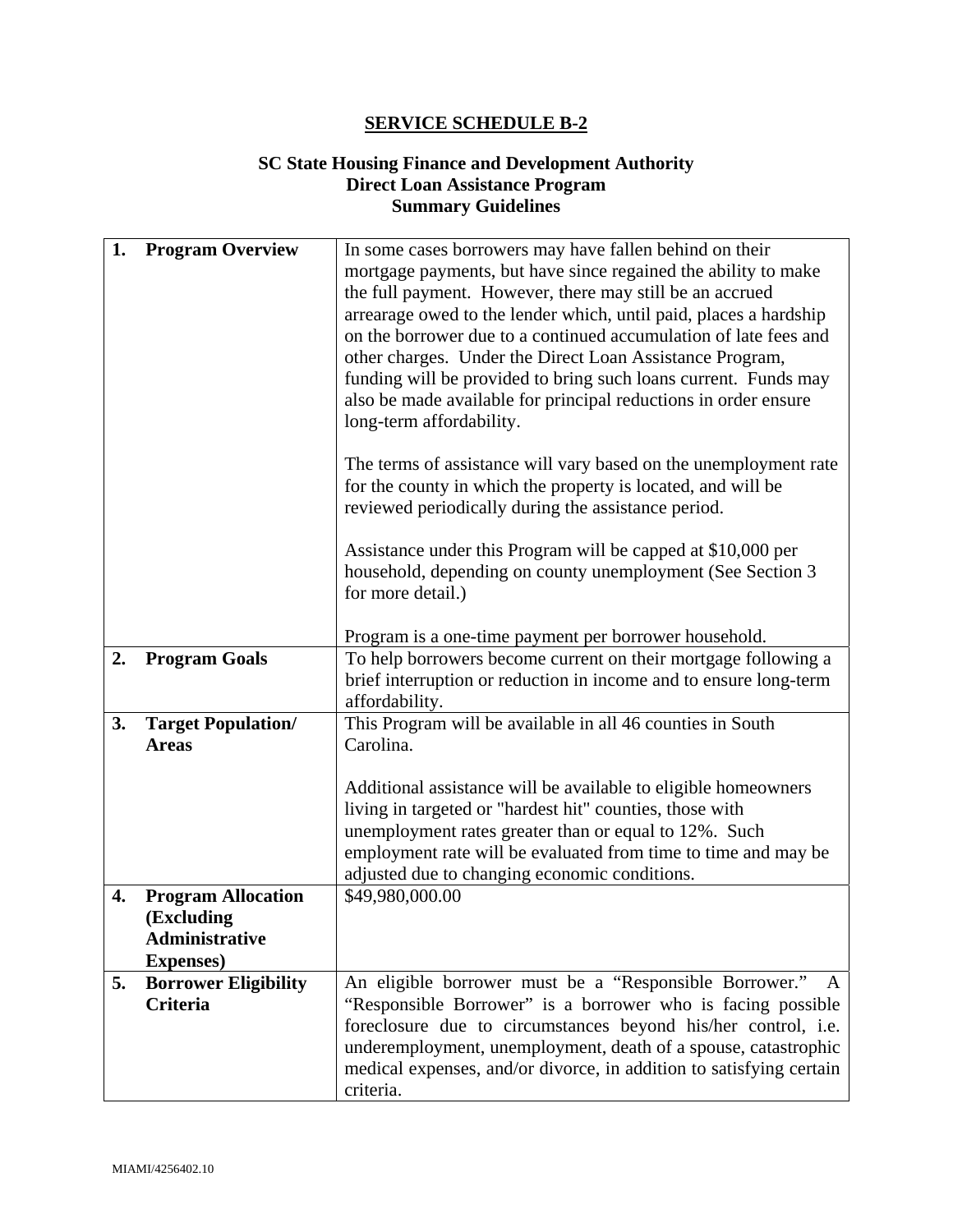|    |                             | Other specific criteria:                                                                                                        |  |
|----|-----------------------------|---------------------------------------------------------------------------------------------------------------------------------|--|
|    |                             | Must be able to demonstrate that delinquency was the                                                                            |  |
|    |                             | result of circumstances beyond the borrower's control.                                                                          |  |
|    |                             | Payment to Income ratio must not exceed 31%.<br>٠                                                                               |  |
|    |                             | Borrower must provide a financial hardship affidavit.<br>٠                                                                      |  |
|    |                             | Mortgage can be no more than 90 days delinquent.                                                                                |  |
|    |                             | Mortgage must have been current for 12 months preceding                                                                         |  |
|    |                             | delinquency event with no more than two 30-day late                                                                             |  |
|    |                             | occurrences.                                                                                                                    |  |
|    |                             | Borrower must demonstrate that circumstances that led to                                                                        |  |
|    |                             | the delinquency have been resolved.                                                                                             |  |
|    |                             | All final eligibility determinations will be made by SCHC.<br>$\bullet$                                                         |  |
|    |                             | Funds will be available on a first-come first served basis.                                                                     |  |
| 6. | <b>Property/Loan</b>        | Eligible loans must be fixed term, fully amortizing, and<br>$\bullet$                                                           |  |
|    | <b>Eligibility Criteria</b> | the original loan amount must be within GSE limits.                                                                             |  |
|    |                             | Eligible properties must be owner-occupied primary                                                                              |  |
|    |                             | residence located in South Carolina.                                                                                            |  |
| 7. | <b>Program Exclusions</b>   | A borrower facing foreclosure due self-inflicted financial                                                                      |  |
|    |                             | hardship and/or poor debt management, stripping the equity from                                                                 |  |
|    |                             | their home for non-essential purposes, or overall mismanagement                                                                 |  |
|    |                             | of their personal budget.                                                                                                       |  |
| 8. | <b>Structure of</b>         | Assistance under this Program will be provided in the form of a                                                                 |  |
|    | <b>Assistance</b>           | nonrecourse zero-percent interest, non-amortizing, forgivable                                                                   |  |
|    |                             | loan secured by a subordinate lien on the subject property. The                                                                 |  |
|    |                             | loan will be forgiven over a five (5) year period at a rate of 20%                                                              |  |
|    |                             | per year. If property is sold or refinanced prior to the loan                                                                   |  |
|    |                             | termination date, funds will be recovered should sufficient equity                                                              |  |
|    |                             | be available from the transaction.                                                                                              |  |
|    |                             |                                                                                                                                 |  |
|    |                             | Any loan payoff proceeds will be recycled for use within the<br>Program and used to provide assistance to additional homeowners |  |
|    |                             | until December 31, 2017, at which time any proceeds shall be                                                                    |  |
|    |                             | returned to Treasury.                                                                                                           |  |
| 9. | <b>Per Household</b>        | Assistance under this Program will be capped at \$10,000 per                                                                    |  |
|    | <b>Assistance</b>           | household for targeted counties (as described in Section 3), and                                                                |  |
|    |                             | \$5,000 per household for all other counties.                                                                                   |  |
|    |                             | Expected Median: \$7,000.                                                                                                       |  |
|    | 10. Duration of Assistance  | Program is a one-time payment per borrower household.                                                                           |  |
|    | 11. Estimated Number of     | It is expected that that $7,000 - 11,000$ families will be assisted                                                             |  |
|    | Participating               | under this Program.                                                                                                             |  |
|    | <b>Households</b>           |                                                                                                                                 |  |
|    | 12. Program Inception/      | This Program will be available statewide within 90 days of                                                                      |  |
|    | <b>Duration</b>             | execution of the Participation Agreement. It is expected that it                                                                |  |
|    |                             | will run for 60 months.                                                                                                         |  |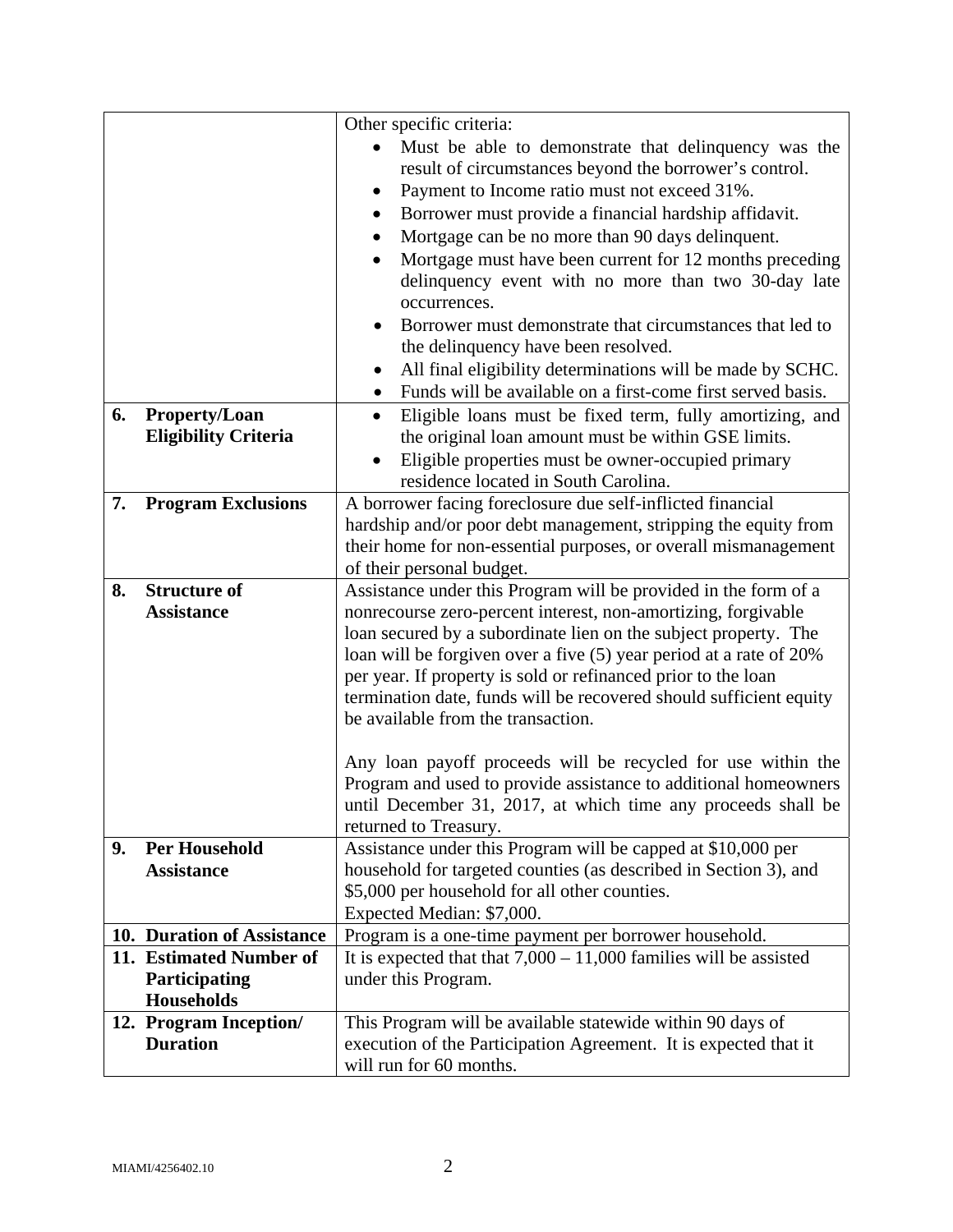| 13. Program Interactions | This Program will interact with the following South Carolina     |  |  |
|--------------------------|------------------------------------------------------------------|--|--|
| with Other Programs      | HFA Hardest-Hit Fund Programs:                                   |  |  |
| (e.g. other HFA          | HAMP Assistance Program – One of the primary<br>$\bullet$        |  |  |
| programs)                | goals of the Program is to prepare borrowers for a               |  |  |
|                          | HAMP modification. Homeowners may progress to                    |  |  |
|                          | the HAMP Assistance Program                                      |  |  |
|                          | Monthly Payment Assistance Program - Households                  |  |  |
|                          | with a capitalized arrearage and a temporarily reduced           |  |  |
|                          | level of income may be eligible for the Program and              |  |  |
|                          | the Monthly Payment Assistance Program to cure the               |  |  |
|                          | immediate delinquency and to insure that further                 |  |  |
|                          | delinquencies are not incurred.                                  |  |  |
|                          | Second Mortgage Assistance Program – The Program                 |  |  |
|                          | may be combined with the Second Mortgage                         |  |  |
|                          | Assistance Program in circumstances where the                    |  |  |
|                          | borrower has a capitalized arrearage and a non-                  |  |  |
|                          | participating second lien holder.                                |  |  |
| 14. Program Interactions | This Program may be used in conjunction with the HAMP            |  |  |
| with HAMP                | Assistance Program to assist the borrower become eligible for    |  |  |
|                          | HAMP or to cure an accrued delinquency for a borrower already    |  |  |
|                          | under a HAMP modification.                                       |  |  |
| 15. Program Leverage     | Servicer/Investor will be required to waive all non-expense fees |  |  |
| with Other Financial     | (i.e. late fees).                                                |  |  |
| <b>Resources</b>         |                                                                  |  |  |
| 16. Qualify as an        | $\Box$ Yes<br>$\boxtimes$ No                                     |  |  |
| Unemployment             |                                                                  |  |  |
| Program                  |                                                                  |  |  |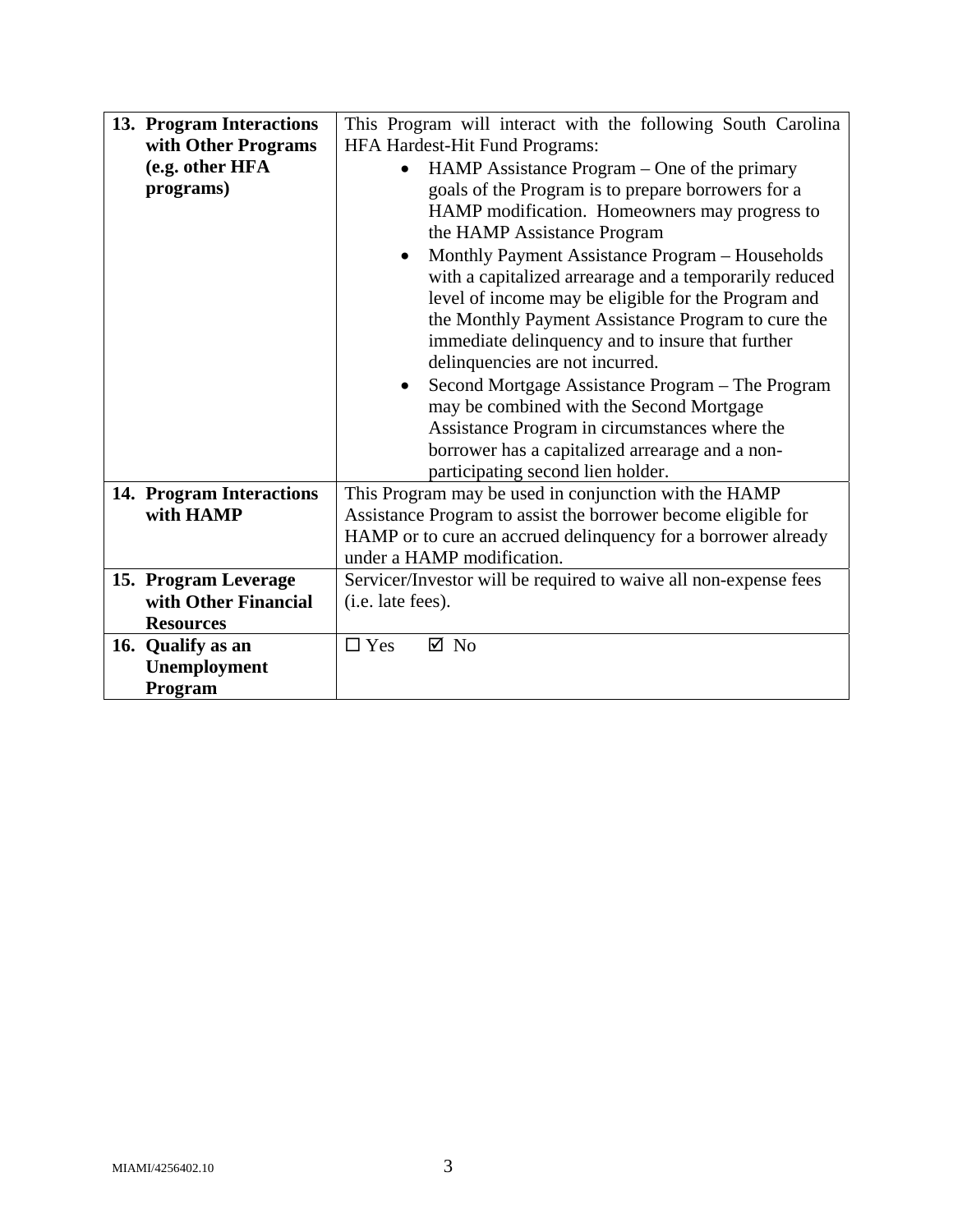## **SC State Housing Finance and Development Authority HAMP Assistance Program Summary Guidelines**

| 1. | <b>Program Overview</b>                                                               | The majority of lenders in South Carolina are offering troubled<br>borrowers the opportunity to modify their loans under certain<br>circumstances. The most notable of these programs is the Home<br>Affordable Modification Program ("HAMP"). According to<br>many loan servicers, there are many borrowers whose proposed<br>modifications fail the net-present-value (NPV) test for eligibility<br>by a relatively small amount. Under the HAMP Assistance<br>Program, funding will be provided to bridge the gap so that the<br>mortgage can be modified to an affordable level.<br>Assistance under this Program will be capped \$5,000 per<br>household. |  |  |
|----|---------------------------------------------------------------------------------------|----------------------------------------------------------------------------------------------------------------------------------------------------------------------------------------------------------------------------------------------------------------------------------------------------------------------------------------------------------------------------------------------------------------------------------------------------------------------------------------------------------------------------------------------------------------------------------------------------------------------------------------------------------------|--|--|
| 2. | <b>Program Goals</b>                                                                  | Program is a one-time payment per borrower household.<br>To provide limited funding to help borrowers become eligible for<br>HAMP.                                                                                                                                                                                                                                                                                                                                                                                                                                                                                                                             |  |  |
| 3. | <b>Target Population/</b><br><b>Areas</b>                                             | This Program will be available in all 46 counties in South<br>Carolina.                                                                                                                                                                                                                                                                                                                                                                                                                                                                                                                                                                                        |  |  |
| 4. | <b>Program Allocation</b><br>(Excluding<br><b>Administrative</b><br><b>Expenses</b> ) | \$5,000,000.00                                                                                                                                                                                                                                                                                                                                                                                                                                                                                                                                                                                                                                                 |  |  |
| 5. | <b>Borrower Eligibility</b><br><b>Criteria</b>                                        | An eligible borrower must be a "Responsible Borrower."<br>"Responsible Borrower" is a borrower who is facing possible<br>foreclosure due to circumstances beyond his/her control, i.e.<br>underemployment, unemployment, death of a spouse, catastrophic<br>medical expenses, and/or divorce, in addition to satisfying certain<br>criteria.<br>Other specific criteria:                                                                                                                                                                                                                                                                                       |  |  |
|    |                                                                                       | Must be able to demonstrate that delinquency was the<br>result of circumstances beyond the borrower's control.<br>Borrower must provide a financial hardship affidavit.<br>Must meet all other HAMP requirements.<br>Must successfully complete HAMP trial period prior to<br>final payment to investor.<br>All final eligibility determinations will be made by SCHC.<br>Funds will be available on a first-come first served basis.                                                                                                                                                                                                                          |  |  |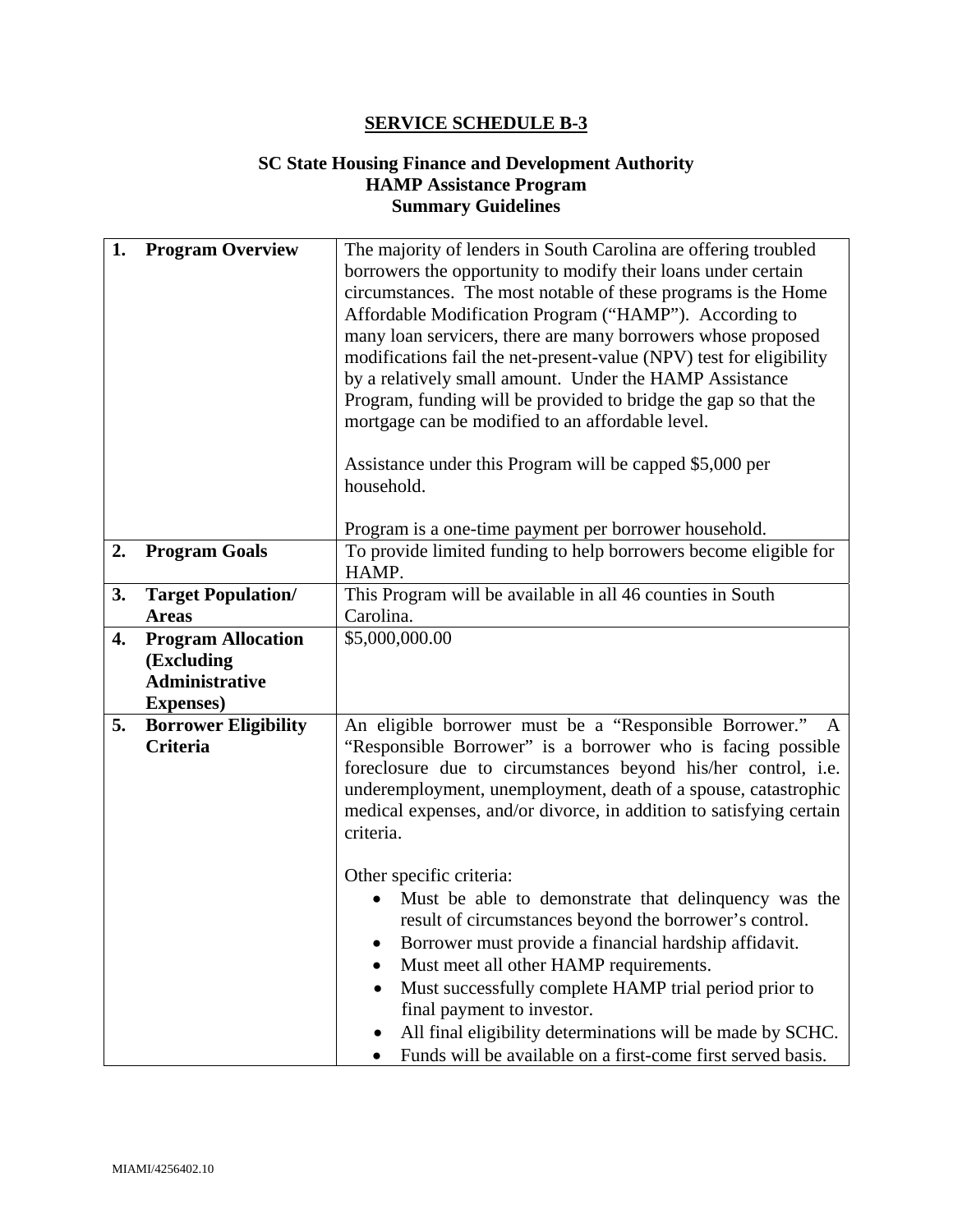| 6.<br>7. | Property/Loan<br><b>Eligibility Criteria</b><br><b>Program Exclusions</b> | Eligible loans must be fixed term, fully amortizing, and<br>$\bullet$<br>the original loan amount must be within GSE limits.<br>Eligible properties must be owner-occupied primary<br>$\bullet$<br>residence located in South Carolina.<br>A borrower facing foreclosure due self-inflicted financial                                                                                                                                                                                                                                                                                                                                                     |  |  |
|----------|---------------------------------------------------------------------------|-----------------------------------------------------------------------------------------------------------------------------------------------------------------------------------------------------------------------------------------------------------------------------------------------------------------------------------------------------------------------------------------------------------------------------------------------------------------------------------------------------------------------------------------------------------------------------------------------------------------------------------------------------------|--|--|
|          |                                                                           | hardship and/or poor debt management, stripping the equity from<br>their home for non-essential purposes, or overall mismanagement<br>of their personal budget.                                                                                                                                                                                                                                                                                                                                                                                                                                                                                           |  |  |
| 8.       | <b>Structure of</b><br><b>Assistance</b>                                  | Assistance under this Program will be provided in the form of a<br>nonrecourse zero-percent interest, non-amortizing, forgivable<br>loan secured by a subordinate lien on the subject property. The<br>loan will be forgiven over a five (5) year period at a rate of 20%<br>per year. If property is sold or refinanced prior to the loan<br>termination date, funds will be recovered should sufficient equity<br>be available from the transaction.<br>Any loan payoff proceeds will be recycled for use within the<br>Program and used to provide assistance to additional homeowners<br>until December 31, 2017, at which time any proceeds shall be |  |  |
| 9.       | <b>Per Household</b>                                                      | returned to Treasury.<br>Assistance under this Program will be capped \$5,000 per                                                                                                                                                                                                                                                                                                                                                                                                                                                                                                                                                                         |  |  |
|          | <b>Assistance</b>                                                         | household.                                                                                                                                                                                                                                                                                                                                                                                                                                                                                                                                                                                                                                                |  |  |
|          |                                                                           | Expected Median: \$4,000.                                                                                                                                                                                                                                                                                                                                                                                                                                                                                                                                                                                                                                 |  |  |
|          | 10. Duration of Assistance                                                | Program is a one-time payment per borrower household.                                                                                                                                                                                                                                                                                                                                                                                                                                                                                                                                                                                                     |  |  |
|          | 11. Estimated Number of                                                   | It is expected that that $1,000 - 1,500$ families will be assisted                                                                                                                                                                                                                                                                                                                                                                                                                                                                                                                                                                                        |  |  |
|          | Participating                                                             | under this Program.                                                                                                                                                                                                                                                                                                                                                                                                                                                                                                                                                                                                                                       |  |  |
|          | <b>Households</b>                                                         |                                                                                                                                                                                                                                                                                                                                                                                                                                                                                                                                                                                                                                                           |  |  |
|          | 12. Program Inception/                                                    | This Program will be available statewide within 120 days of                                                                                                                                                                                                                                                                                                                                                                                                                                                                                                                                                                                               |  |  |
|          | <b>Duration</b>                                                           | execution of the Participation Agreement. It is expected that it                                                                                                                                                                                                                                                                                                                                                                                                                                                                                                                                                                                          |  |  |
|          |                                                                           | will run for 60 months.                                                                                                                                                                                                                                                                                                                                                                                                                                                                                                                                                                                                                                   |  |  |
|          | 13. Program Interactions                                                  | This Program will interact with the following South Carolina                                                                                                                                                                                                                                                                                                                                                                                                                                                                                                                                                                                              |  |  |
|          | with Other Programs                                                       | <b>HFA Hardest-Hit Fund Programs:</b>                                                                                                                                                                                                                                                                                                                                                                                                                                                                                                                                                                                                                     |  |  |
|          | (e.g. other HFA<br>programs)                                              | <b>Monthly Payment Assistance- Households</b>                                                                                                                                                                                                                                                                                                                                                                                                                                                                                                                                                                                                             |  |  |
|          |                                                                           | successfully coming out of the Monthly Assistance<br>Program may be eligible for this Program to obtain a                                                                                                                                                                                                                                                                                                                                                                                                                                                                                                                                                 |  |  |
|          |                                                                           | permanent modification.                                                                                                                                                                                                                                                                                                                                                                                                                                                                                                                                                                                                                                   |  |  |
|          |                                                                           | Second Mortgage Assistance - Households may need                                                                                                                                                                                                                                                                                                                                                                                                                                                                                                                                                                                                          |  |  |
|          |                                                                           | direct HAMP assistance to cure an NPV fail along                                                                                                                                                                                                                                                                                                                                                                                                                                                                                                                                                                                                          |  |  |
|          |                                                                           | with assistance to insure that a non-participating                                                                                                                                                                                                                                                                                                                                                                                                                                                                                                                                                                                                        |  |  |
|          |                                                                           | second lien holder will agree to the revised terms.                                                                                                                                                                                                                                                                                                                                                                                                                                                                                                                                                                                                       |  |  |
|          | 14. Program Interactions                                                  | This Program is intended be used in conjunction with HAMP to                                                                                                                                                                                                                                                                                                                                                                                                                                                                                                                                                                                              |  |  |
|          | with HAMP                                                                 | assist with borrower eligibility.                                                                                                                                                                                                                                                                                                                                                                                                                                                                                                                                                                                                                         |  |  |
|          | 15. Program Leverage                                                      | Servicer/Investor will be required to waive all non-expense fees                                                                                                                                                                                                                                                                                                                                                                                                                                                                                                                                                                                          |  |  |
|          | with Other Financial                                                      | (i.e. late fees).                                                                                                                                                                                                                                                                                                                                                                                                                                                                                                                                                                                                                                         |  |  |
|          | <b>Resources</b>                                                          |                                                                                                                                                                                                                                                                                                                                                                                                                                                                                                                                                                                                                                                           |  |  |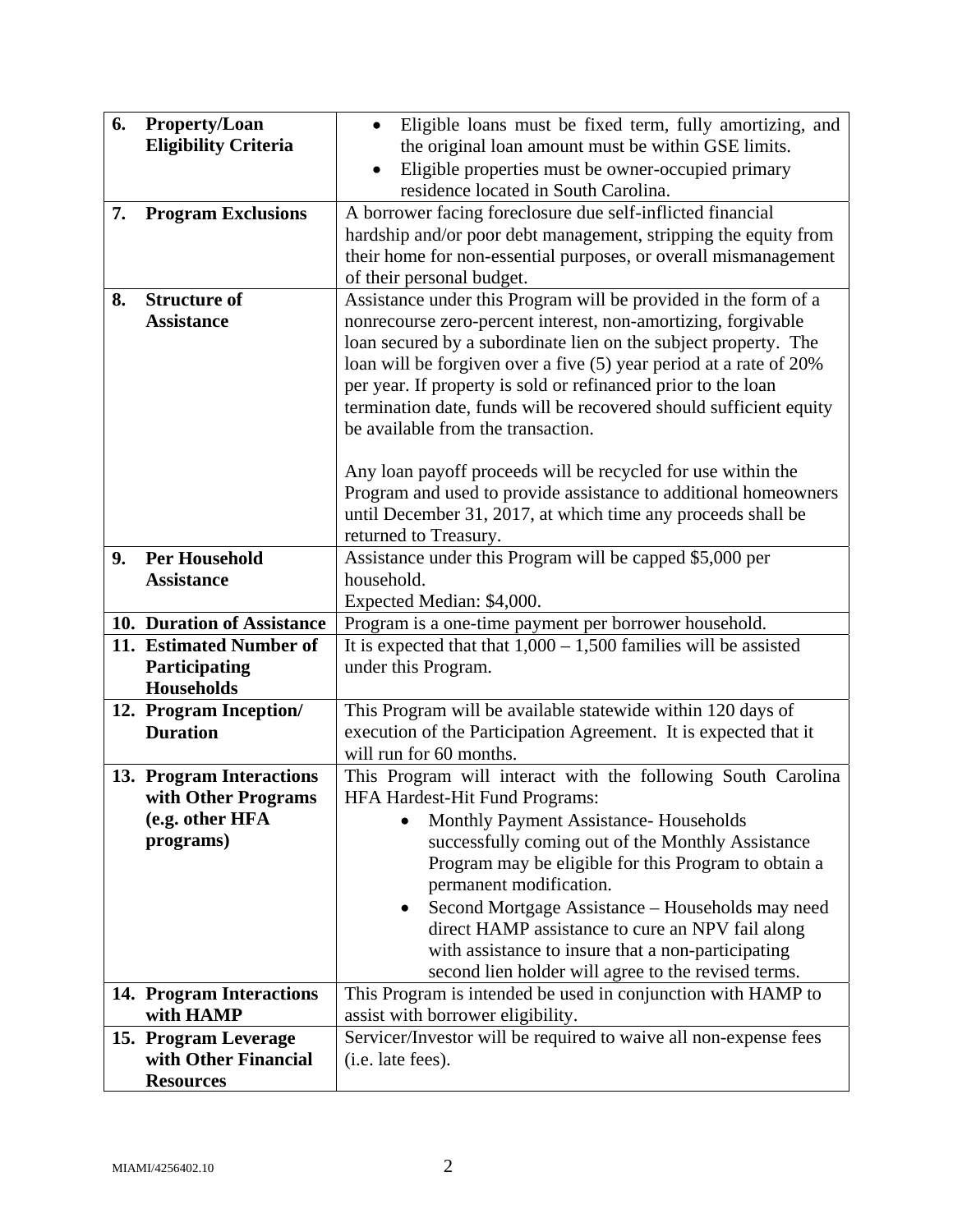| 16. Qualify as an   | $v_{es}$ | $\boxtimes$ No |
|---------------------|----------|----------------|
| <b>Unemployment</b> |          |                |
| Program             |          |                |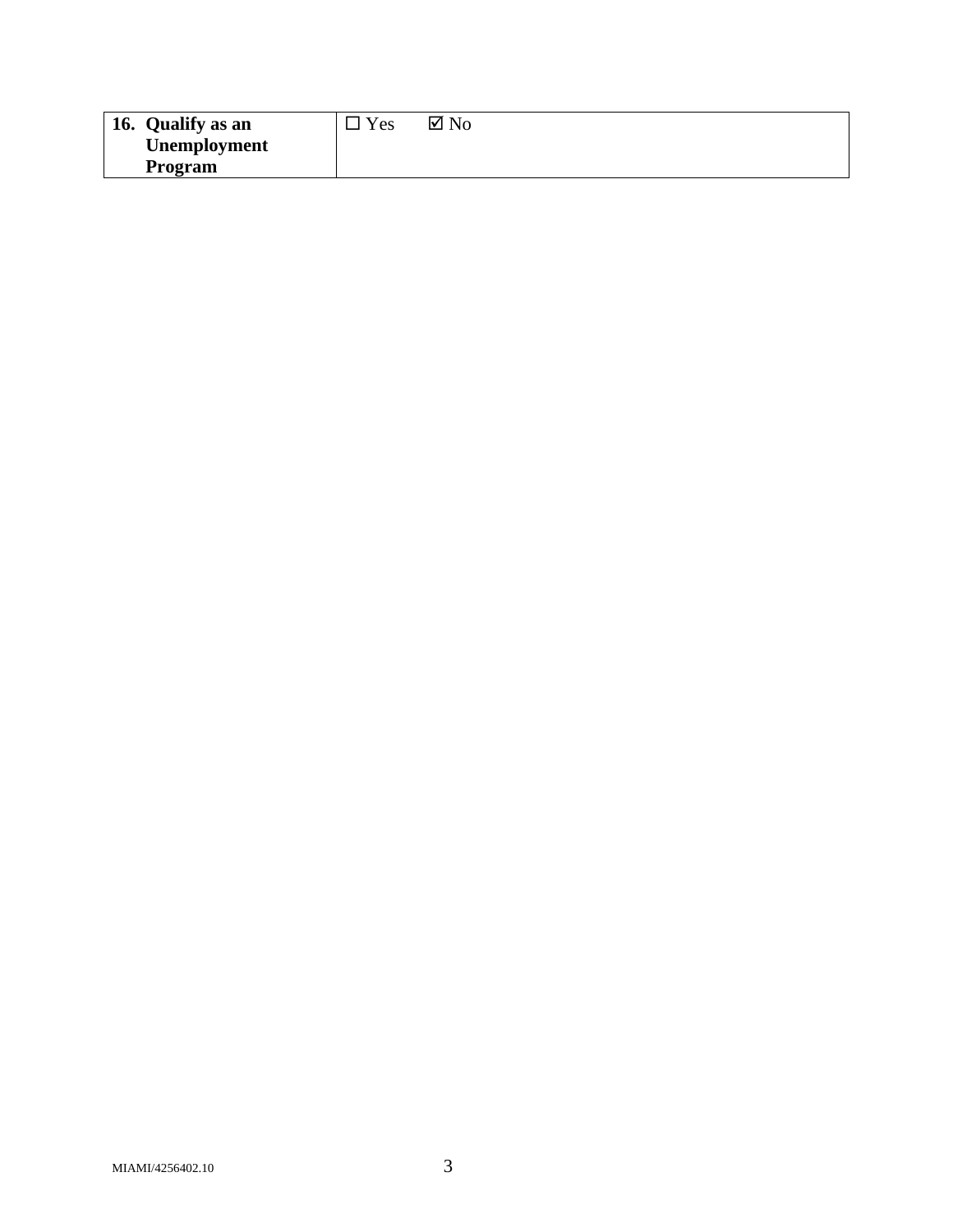## **SC State Housing Finance and Development Authority Second Mortgage Assistance Program Summary Guidelines**

| 1. | <b>Program Overview</b>                                                               | Many borrowers find themselves ineligible for HAMP or other<br>modification programs due to the presence of a second lien where<br>the investor holding that lien is unwilling or unable to agree to the<br>modified loan terms, or the servicer is not a HAMP participating<br>entity. Under the Second Mortgage Assistance Program, funding<br>will be used to either provide a financial incentive to the<br>servicer/investor, or, in some cases, to acquire the second lien<br>from the current servicer/investor, thus making the borrower<br>eligible for first mortgage modification programs, including<br>HAMP.<br>The terms of assistance will vary based on the unemployment rate |
|----|---------------------------------------------------------------------------------------|-----------------------------------------------------------------------------------------------------------------------------------------------------------------------------------------------------------------------------------------------------------------------------------------------------------------------------------------------------------------------------------------------------------------------------------------------------------------------------------------------------------------------------------------------------------------------------------------------------------------------------------------------------------------------------------------------|
|    |                                                                                       | for the county in which the property is located, and will be<br>reviewed periodically during the assistance period.<br>Assistance under this Program will be capped at \$10,000 per<br>household, depending on county unemployment. (See Section 3<br>for more detail.)<br>Program is a one-time payment per borrower household.                                                                                                                                                                                                                                                                                                                                                              |
| 2. | <b>Program Goals</b>                                                                  | To provide a financial incentive to the services/investor, or, in<br>some cases, to acquire the second lien from the current<br>servicer/investor, thus making the borrower eligible for first<br>mortgage modification.                                                                                                                                                                                                                                                                                                                                                                                                                                                                      |
| 3. | <b>Target Population/</b><br><b>Areas</b>                                             | This Program will be available in all 46 counties in South<br>Carolina, and is intended to assist borrowers with a short-term<br>affordability problem.<br>Additional assistance will be available to eligible homeowners<br>living in targeted or "hardest hit" counties, those with<br>unemployment rates greater than or equal to 12%. Such<br>employment rate will be evaluated from time to time and may be<br>adjusted due to changing economic conditions.                                                                                                                                                                                                                             |
| 4. | <b>Program Allocation</b><br>(Excluding<br><b>Administrative</b><br><b>Expenses</b> ) | \$11,140,563.00                                                                                                                                                                                                                                                                                                                                                                                                                                                                                                                                                                                                                                                                               |
| 5. | <b>Borrower Eligibility</b><br><b>Criteria</b>                                        | An eligible borrower must be a "Responsible Borrower."<br>A<br>"Responsible Borrower" is a borrower who is facing possible<br>foreclosure due to circumstances beyond his/her control, i.e.                                                                                                                                                                                                                                                                                                                                                                                                                                                                                                   |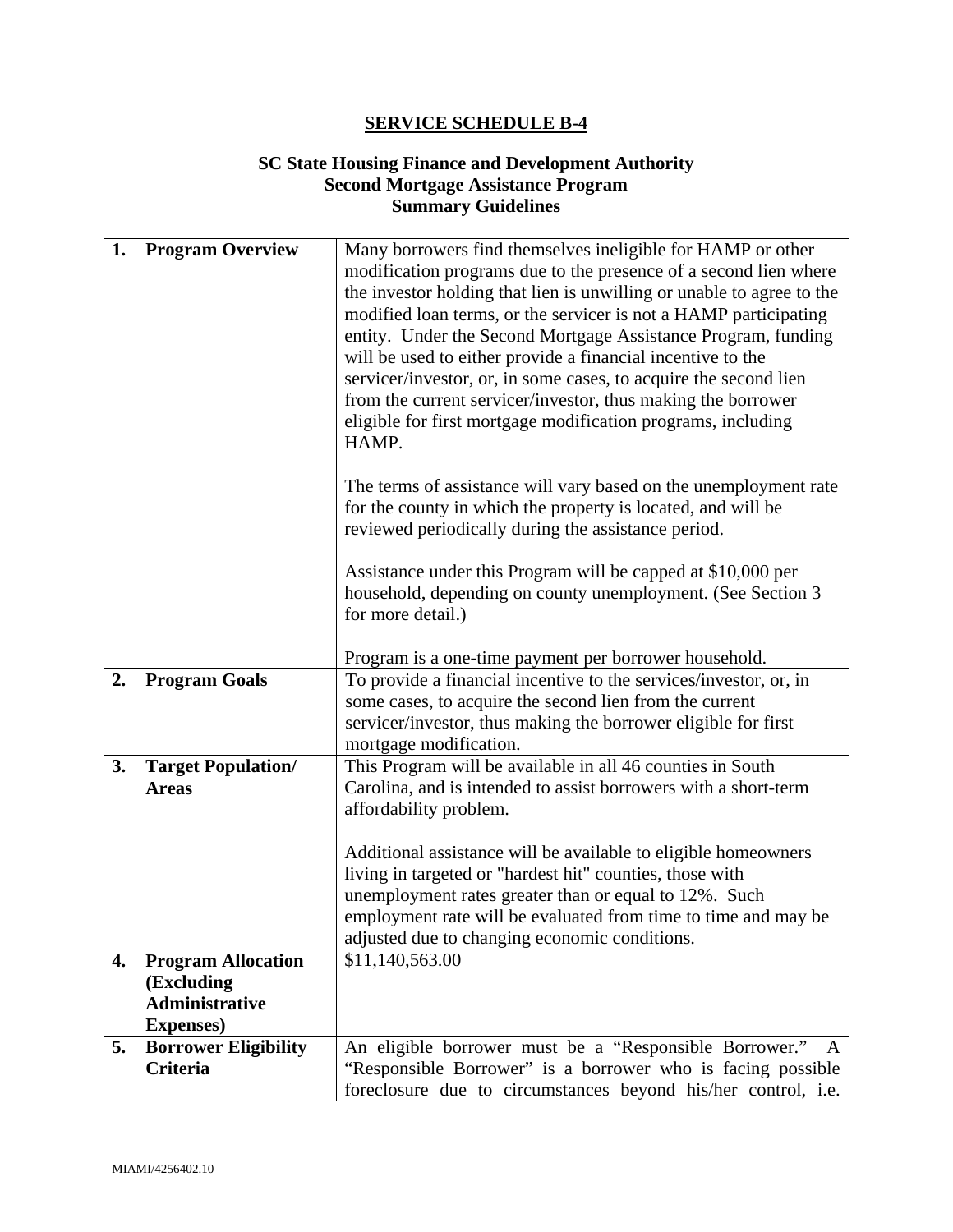|    |                             | underemployment, unemployment, death of a spouse, catastrophic                                                                      |  |  |
|----|-----------------------------|-------------------------------------------------------------------------------------------------------------------------------------|--|--|
|    |                             | medical expenses, and/or divorce, in addition to satisfying certain<br>criteria.                                                    |  |  |
|    |                             |                                                                                                                                     |  |  |
|    |                             | Other specific criteria:                                                                                                            |  |  |
|    |                             | Must be able to demonstrate that delinquency was the                                                                                |  |  |
|    |                             | result of circumstances beyond the borrower's control.                                                                              |  |  |
|    |                             | Borrower must provide a financial hardship affidavit.                                                                               |  |  |
|    |                             | Must meet all HAMP requirements.<br>٠                                                                                               |  |  |
|    |                             | All final eligibility determinations will be made by SCHC.                                                                          |  |  |
|    |                             | Funds will be available on a first-come first served basis.                                                                         |  |  |
| 6. | <b>Property/Loan</b>        | Eligible (first mortgage) loans must be fixed term, fully<br>$\bullet$                                                              |  |  |
|    | <b>Eligibility Criteria</b> | amortizing, and the original loan amount must be within GSE                                                                         |  |  |
|    |                             | limits.                                                                                                                             |  |  |
|    |                             | Eligible properties must be owner-occupied primary residence                                                                        |  |  |
| 7. | <b>Program Exclusions</b>   | located in South Carolina.                                                                                                          |  |  |
|    |                             | Subordinate mortgages where the proceeds were used for<br>$\bullet$<br>something other than acquiring, improving, or preserving the |  |  |
|    |                             | subject property will be ineligible.                                                                                                |  |  |
|    |                             | A borrower facing foreclosure due self-inflicted financial<br>٠                                                                     |  |  |
|    |                             | hardship and/or poor debt management, stripping the equity                                                                          |  |  |
|    |                             | from their home for non-essential purposes, or overall                                                                              |  |  |
|    |                             | mismanagement of their personal budget.                                                                                             |  |  |
|    |                             | Borrower is HAMP eligible and the second mortgage is held                                                                           |  |  |
|    |                             | by a 2MP servicer.                                                                                                                  |  |  |
| 8. | <b>Structure of</b>         | Assistance under this Program will be provided in the form of a                                                                     |  |  |
|    | <b>Assistance</b>           | nonrecourse zero-percent interest, non-amortizing, forgivable<br>loan secured by a subordinate lien on the subject property. The    |  |  |
|    |                             | loan will be forgiven over a five (5) year period at a rate of 20%                                                                  |  |  |
|    |                             | per year. If property is sold or refinanced prior to the loan                                                                       |  |  |
|    |                             | termination date, funds will be recovered should sufficient equity                                                                  |  |  |
|    |                             | be available from the transaction.                                                                                                  |  |  |
|    |                             |                                                                                                                                     |  |  |
|    |                             | Any loan payoff proceeds will be recycled for use within the                                                                        |  |  |
|    |                             | Program and used to provide assistance to additional homeowners                                                                     |  |  |
|    |                             | until December 31, 2017, at which time any proceeds shall be                                                                        |  |  |
| 9. | <b>Per Household</b>        | returned to Treasury.<br>Assistance under this Program will be capped at \$10,000 per                                               |  |  |
|    | <b>Assistance</b>           | household for targeted counties (as described in Section 3), and                                                                    |  |  |
|    |                             | \$7,500 per household for all other counties.                                                                                       |  |  |
|    |                             | Expected Median: \$8,000.                                                                                                           |  |  |
|    | 10. Duration of Assistance  | Program is a one-time payment per borrower household.                                                                               |  |  |
|    | 11. Estimated Number of     | It is expected that that $1,600 - 2,600$ families will be assisted                                                                  |  |  |
|    | Participating               | under this Program.                                                                                                                 |  |  |
|    | <b>Households</b>           |                                                                                                                                     |  |  |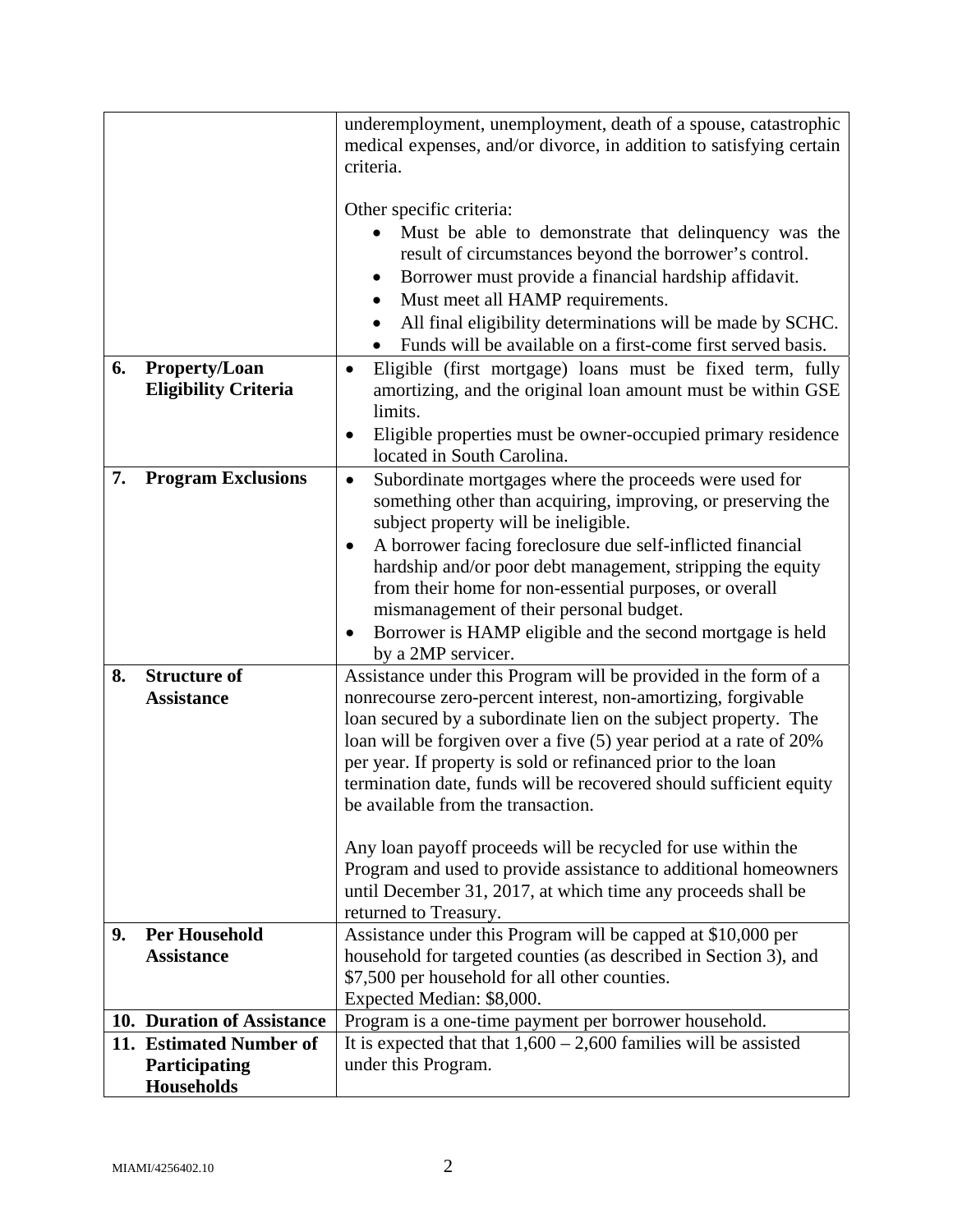| 12. Program Inception/   | This Program will be available statewide within 120 days of      |  |  |
|--------------------------|------------------------------------------------------------------|--|--|
| <b>Duration</b>          | execution of the Participation Agreement. It is expected that it |  |  |
|                          |                                                                  |  |  |
|                          | will run for 60 months.                                          |  |  |
| 13. Program Interactions | This Program will interact with the following South Carolina     |  |  |
| with Other Programs      | <b>HFA Hardest-Hit Fund Programs:</b>                            |  |  |
| (e.g. other HFA          | HAMP Assistance Program - Households may need                    |  |  |
| programs)                | direct assistance to cure an NPV fail along with                 |  |  |
|                          | assistance to insure that a non-participating second             |  |  |
|                          | lien holder will agree to the revised terms.                     |  |  |
|                          | Direct Loan Assistance Program - May be combined<br>$\bullet$    |  |  |
|                          | with the Second Mortgage Assistance Program in                   |  |  |
|                          | circumstances where the borrower has a capitalized               |  |  |
|                          | arrearage and a non-participating second lien holder.            |  |  |
| 14. Program Interactions | This Program may be used in conjunction with HAMP to assist      |  |  |
| with HAMP                | with borrower eligibility.                                       |  |  |
| 15. Program Leverage     | None.                                                            |  |  |
| with Other Financial     |                                                                  |  |  |
| <b>Resources</b>         |                                                                  |  |  |
| 16. Qualify as an        | $\Box$ Yes<br>$\boxtimes$ No                                     |  |  |
| Unemployment             |                                                                  |  |  |
| <b>Program</b>           |                                                                  |  |  |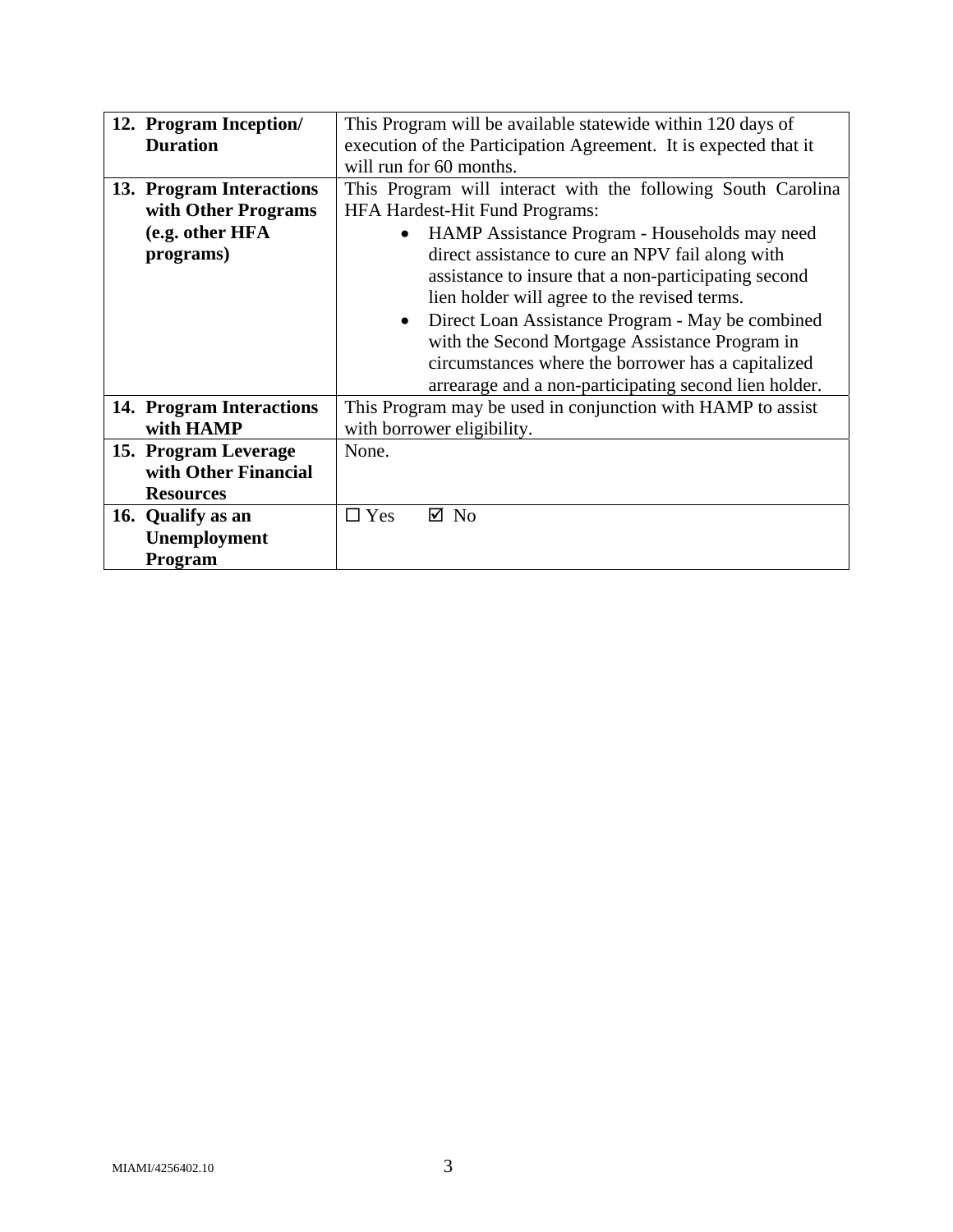## **SC State Housing Finance and Development Authority Property Disposition Assistance Program Summary Guidelines**

| 1. | <b>Program Overview</b>                 | There may be a segment of borrowers whose position is<br>unrecoverable, and who need assistance in gracefully exiting<br>homeownership. The Property Disposition Assistance Program<br>will be used to facilitate short sales and deeds in lieu of<br>foreclosure, as well as to help provide deposits and other funds |  |
|----|-----------------------------------------|------------------------------------------------------------------------------------------------------------------------------------------------------------------------------------------------------------------------------------------------------------------------------------------------------------------------|--|
|    |                                         | needed to transition families from homeownership to renting.                                                                                                                                                                                                                                                           |  |
|    |                                         | The terms of assistance will vary based on the unemployment rate<br>for the county in which the property is located, and will be<br>reviewed periodically during the assistance period.                                                                                                                                |  |
|    |                                         | Assistance under this Program will be capped at \$5,000 per<br>household. (See Section 3 for more detail.)                                                                                                                                                                                                             |  |
|    |                                         | Program is a one-time payment per borrower household.                                                                                                                                                                                                                                                                  |  |
| 2. | <b>Program Goals</b>                    | To assist borrowers in unrecoverable situations in transitioning                                                                                                                                                                                                                                                       |  |
|    |                                         | from homeownership to rental housing.                                                                                                                                                                                                                                                                                  |  |
| 3. | <b>Target Population/</b>               | This Program will be available in all 46 counties in South                                                                                                                                                                                                                                                             |  |
|    | <b>Areas</b>                            | Carolina, and is intended to assist borrowers with a long-term or                                                                                                                                                                                                                                                      |  |
|    |                                         | permanent affordability problem with little expectation for                                                                                                                                                                                                                                                            |  |
|    |                                         | financial recovery.                                                                                                                                                                                                                                                                                                    |  |
|    |                                         | Additional assistance will be available to eligible homeowners                                                                                                                                                                                                                                                         |  |
|    |                                         | living in targeted or "hardest hit" counties, those with                                                                                                                                                                                                                                                               |  |
|    |                                         | unemployment rates greater than or equal to 12%. Such                                                                                                                                                                                                                                                                  |  |
|    |                                         | employment rate will be evaluated from time to time and may be                                                                                                                                                                                                                                                         |  |
|    |                                         | adjusted due to changing economic conditions.                                                                                                                                                                                                                                                                          |  |
| 4. | <b>Program Allocation</b>               | \$18,000,000.00                                                                                                                                                                                                                                                                                                        |  |
|    | (Excluding                              |                                                                                                                                                                                                                                                                                                                        |  |
|    | <b>Administrative</b>                   |                                                                                                                                                                                                                                                                                                                        |  |
|    | <b>Expenses</b> )                       |                                                                                                                                                                                                                                                                                                                        |  |
| 5. | <b>Borrower Eligibility</b><br>Criteria | An eligible borrower must be a "Responsible Borrower."<br>A<br>"Responsible Borrower" is a borrower who is facing possible                                                                                                                                                                                             |  |
|    |                                         | foreclosure due to circumstances beyond his/her control, i.e.                                                                                                                                                                                                                                                          |  |
|    |                                         | underemployment, unemployment, death of a spouse, catastrophic                                                                                                                                                                                                                                                         |  |
|    |                                         | medical expenses, and/or divorce, in addition to satisfying certain<br>criteria.                                                                                                                                                                                                                                       |  |
|    |                                         |                                                                                                                                                                                                                                                                                                                        |  |
|    |                                         | Other specific criteria:                                                                                                                                                                                                                                                                                               |  |
|    |                                         | Circumstances leading to delinquency and foreclosure                                                                                                                                                                                                                                                                   |  |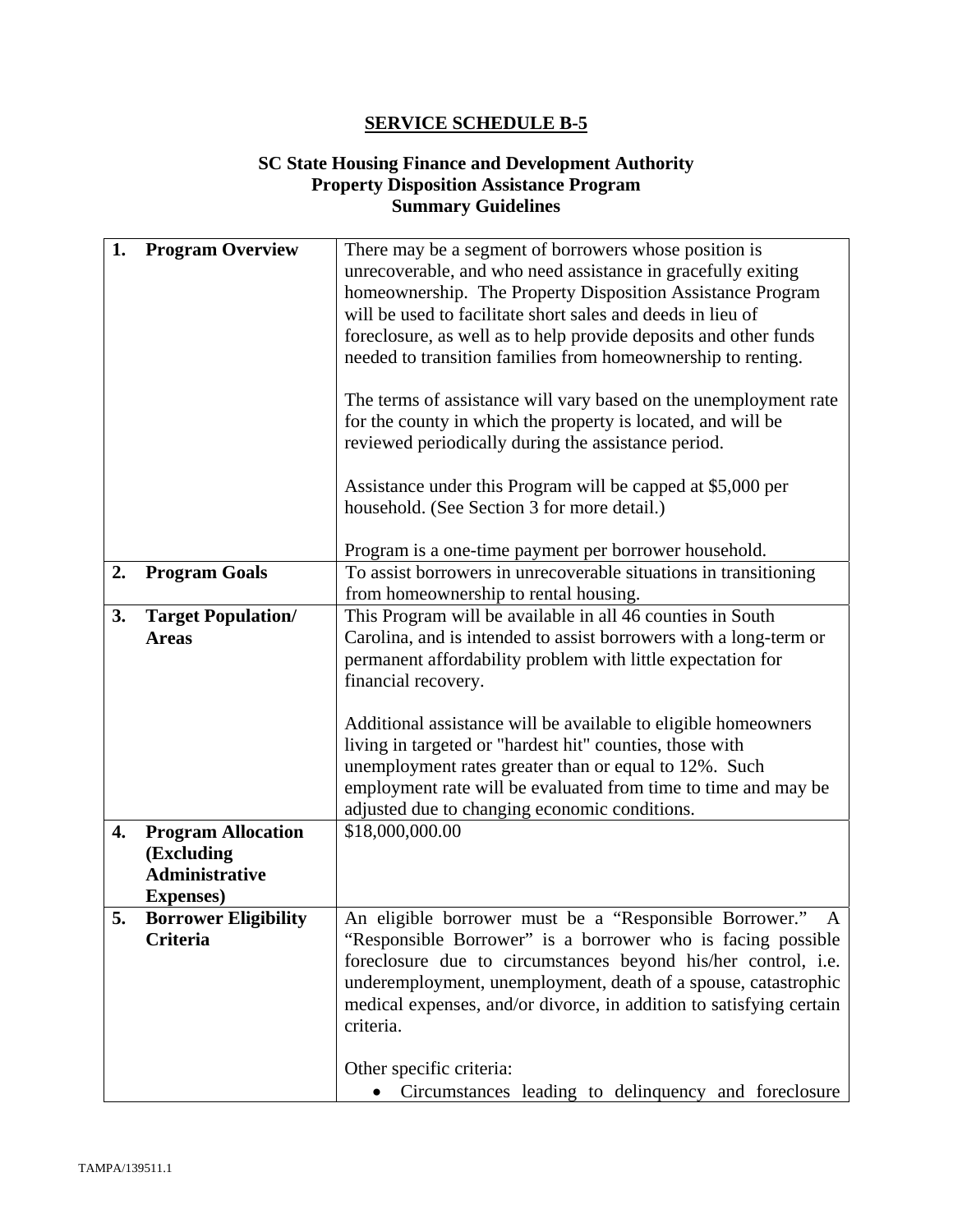|    |                                                 | event must be beyond the borrower's control, and must be<br>properly documented.                                                                                                                                                              |  |  |
|----|-------------------------------------------------|-----------------------------------------------------------------------------------------------------------------------------------------------------------------------------------------------------------------------------------------------|--|--|
|    |                                                 | Payment to Income ratio must exceed 45%, including UI<br>$\bullet$<br>payments from South Carolina.                                                                                                                                           |  |  |
|    |                                                 | Borrower must provide a financial hardship affidavit.<br>٠                                                                                                                                                                                    |  |  |
|    |                                                 | Delinquency event must be ongoing with little or no<br>expectation for financial recovery (i.e. prolonged under-<br>employment, divorce, death of a spouse, etc.).<br>All final eligibility determinations will be made by SCHC.<br>$\bullet$ |  |  |
|    |                                                 | Funds will be available on a first-come first served basis.                                                                                                                                                                                   |  |  |
| 6. | <b>Property/Loan</b>                            | Eligible loans must be fixed term, fully amortizing, and the<br>$\bullet$                                                                                                                                                                     |  |  |
|    | <b>Eligibility Criteria</b>                     | original loan amount must be within GSE limits.                                                                                                                                                                                               |  |  |
|    |                                                 | Eligible properties must be owner-occupied primary residence<br>$\bullet$                                                                                                                                                                     |  |  |
| 7. |                                                 | located in South Carolina.                                                                                                                                                                                                                    |  |  |
|    | <b>Program Exclusions</b>                       | Borrower facing foreclosure due self-inflicted financial<br>$\bullet$                                                                                                                                                                         |  |  |
|    |                                                 | hardship and/or poor debt management, stripping the equity<br>from their home for non-essential purposes, or overall                                                                                                                          |  |  |
|    |                                                 | mismanagement of their personal budget.                                                                                                                                                                                                       |  |  |
|    |                                                 | Borrower receiving assistance under the Home Affordable<br>$\bullet$                                                                                                                                                                          |  |  |
|    |                                                 | Foreclosure Alternative (HAFA) Program.                                                                                                                                                                                                       |  |  |
| 8. | <b>Structure of</b>                             | Assistance under this Program will be provided directly to the                                                                                                                                                                                |  |  |
|    | <b>Assistance</b>                               | homeowner, and will not be structured as a loan, nor will it be                                                                                                                                                                               |  |  |
|    |                                                 | secured by the subject property. No payments may be made                                                                                                                                                                                      |  |  |
|    |                                                 | directly to homeowners until a short sale, cash for keys or deed-                                                                                                                                                                             |  |  |
|    |                                                 | in-lieu agreement is executed.                                                                                                                                                                                                                |  |  |
| 9. | <b>Per Household</b>                            | Assistance under this Program will be capped at \$5,000 per                                                                                                                                                                                   |  |  |
|    | <b>Assistance</b>                               | household for targeted counties (as described in Section 3), and                                                                                                                                                                              |  |  |
|    |                                                 | \$3,000 per household for all other counties.                                                                                                                                                                                                 |  |  |
|    |                                                 | Expected Median: \$4,000                                                                                                                                                                                                                      |  |  |
|    | 10. Duration of Assistance                      | Program is a one-time payment to borrowers.                                                                                                                                                                                                   |  |  |
|    | 11. Estimated Number of                         | It is expected that that $3,000 - 6,000$ families will be assisted                                                                                                                                                                            |  |  |
|    | <b>Participating</b>                            | under this Program.                                                                                                                                                                                                                           |  |  |
|    | <b>Households</b>                               |                                                                                                                                                                                                                                               |  |  |
|    | 12. Program Inception/                          | This Program will be available statewide within 120 days of                                                                                                                                                                                   |  |  |
|    | <b>Duration</b>                                 | execution of the Participation Agreement. It is expected that it                                                                                                                                                                              |  |  |
|    |                                                 | will run for 60 months.                                                                                                                                                                                                                       |  |  |
|    | 13. Program Interactions<br>with Other Programs | This Program will interact with the following South Carolina                                                                                                                                                                                  |  |  |
|    | (e.g. other HFA                                 | HFA Hardest-Hit Fund Programs:                                                                                                                                                                                                                |  |  |
|    | programs)                                       | Monthly Payment Assistance Program - Households that are<br>$\bullet$                                                                                                                                                                         |  |  |
|    |                                                 | not self-supporting after exhausting allowable funding under<br>the Monthly Payment Assistance Program may be eligible for<br>this Program.                                                                                                   |  |  |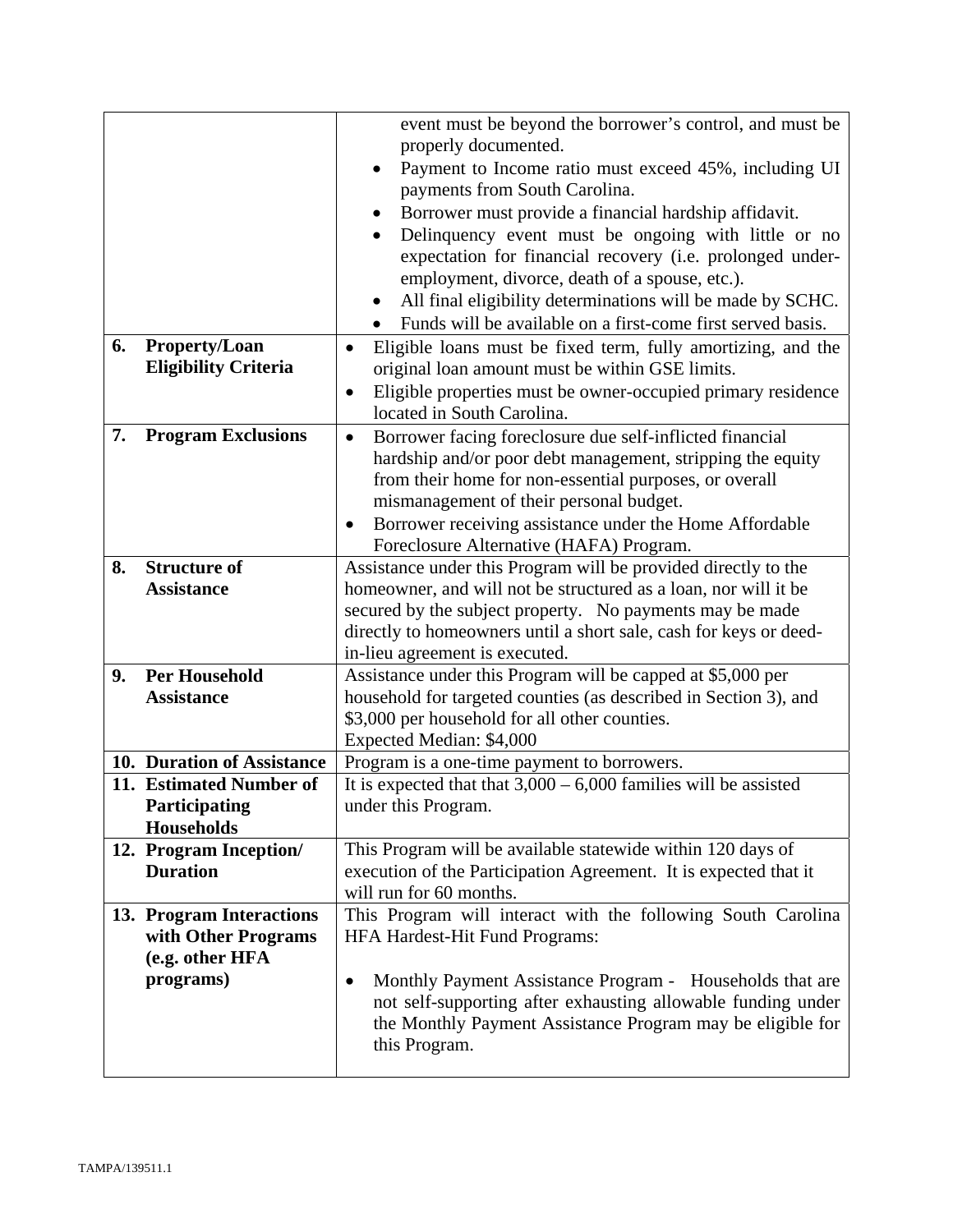| 14. Program Interactions | None.      |                |
|--------------------------|------------|----------------|
| with HAMP                |            |                |
| 15. Program Leverage     | None.      |                |
| with Other Financial     |            |                |
| <b>Resources</b>         |            |                |
| 16. Qualify as an        | $\Box$ Yes | $\boxtimes$ No |
| <b>Unemployment</b>      |            |                |
| Program                  |            |                |